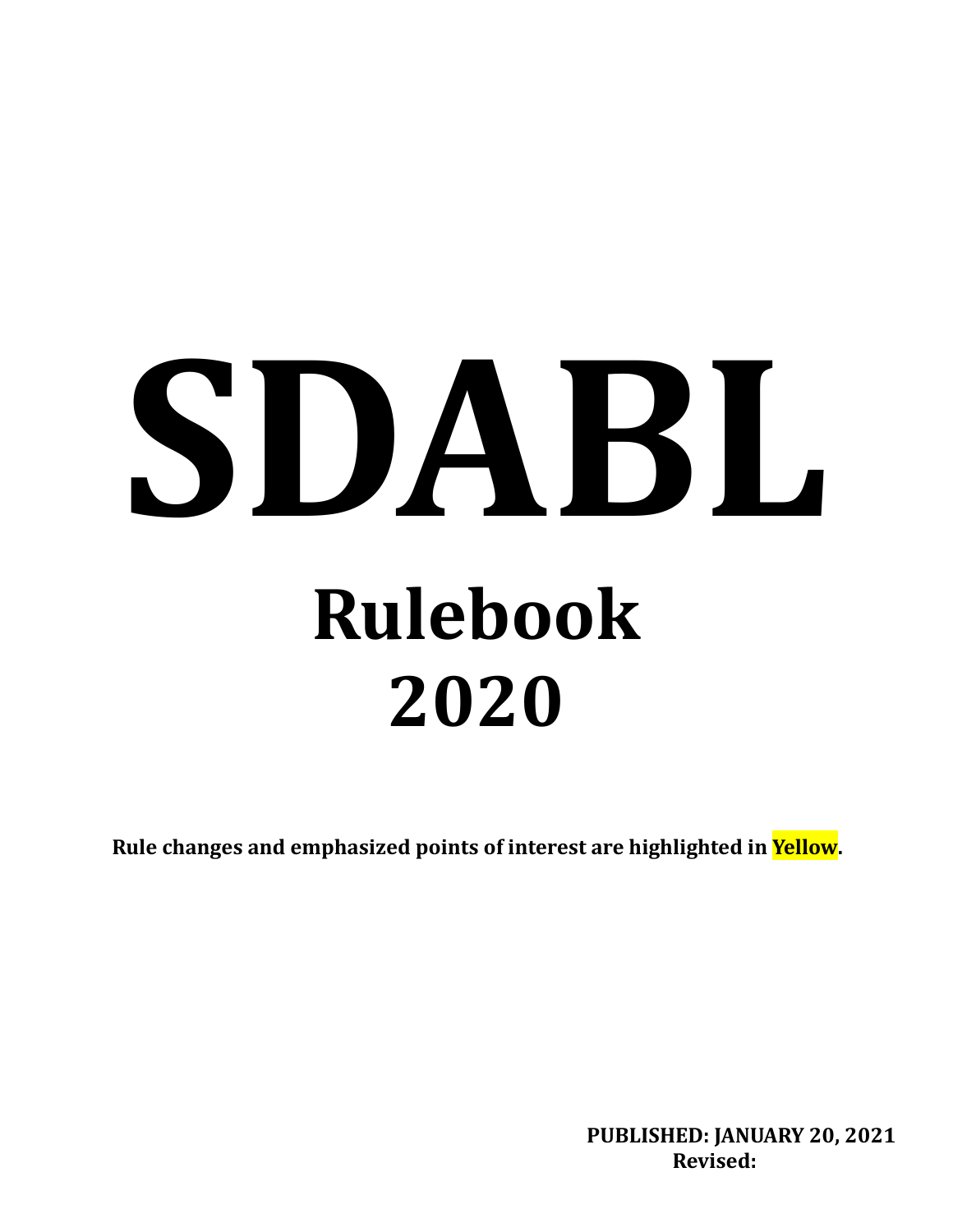# **TABLE OF CONTENTS**

|                                                                | <b>PAGE</b>            |
|----------------------------------------------------------------|------------------------|
| <b>SECTION 1 - DEFINITION OF TERMS</b>                         | ------------------03   |
| <b>SECTION 2 - STANDARDS OF BEHAVIOR</b>                       | -------------------06  |
| <b>SECTION 3 - ELIGIBILITY</b>                                 | -------------------07  |
| <b>SECTION 4 - PLAYER REGISTRATION POLICY</b>                  | -------------------11  |
| <b>SECTION 5 - PROTESTS</b>                                    | -------------------12  |
| SECTION 6 - FINES/PENALTIES/SUSPENSIONS                        | -------------------13  |
| <b>SECTION 7 - FORFEITS</b>                                    | --------------------15 |
| <b>SECTION 8 - LEAGUE PLAYOFFS</b>                             | -------------------17  |
| <b>SECTION 9 - ON FIELD PLAYING RULES</b>                      | -------------------19  |
| 9.1 - GAME TIME/TIME LIMITS                                    | -------------------19  |
| 9.2 - NINE (9) PLAYER RULE:                                    | --------------------20 |
| - LESS THAN NINE (9) PLAYER START RULE:<br>9.3                 | -------------------20  |
| 9.4 - Scoring Runs when there is a "Hole" in the Batting Order | -------------------22  |
| 9.5 - LINEUP CARDS                                             | --------------------22 |
| 9.6 - OFFENSIVE LINEUP                                         | -------------------23  |
| 9.7 - SUBSTITUTES/SUBSTITUTIONS                                | -------------------23  |
| - INJURED RUNNER SUBSTITUTION RULE<br>9.8                      | -------------------24  |
| 9.9 - INJURED PLAYER SUBSTITUTION RULE                         | -------------------24  |
| 9.10 - "COURTESY" RUNNERS                                      | -------------------24  |
| 9.11 - EJECTIONS (Risk of Forfeits)                            | --------------------25 |
| 9.12 - OFFENSIVE STARTER RE-ENTRY RULE                         | -------------------25  |
| 9.13 - BATTING ORDER                                           | -------------------25  |
| 9.14 - NON-RUNNER (NR)                                         | -------------------26  |
| 9.15 - DEFENSIVE LINEUP AND PITCHERS                           | -----------------27    |
| 9.16 - RUN RULE ("MERCY" RULE)                                 | -------------------28  |
| 9.17 - KEEPING SCORE                                           | -------------------28  |
| 9.18 - INTENTIONAL WALKS                                       | --------------------28 |
| 9.19 - RAIN-OUT POLICY                                         | --------------------29 |
| 9.20 - FORCE-PLAY SLIDE RULE                                   | -------------------30  |
| 9.21 - NO COLLISION RULE                                       | --------------------31 |
| 9.22 - OBSTRUCTION                                             | --------------------33 |
| 9.23 - CHAMPIONSHIP GAME SPECIAL RULES                         | -------------------34  |
| <b>SECTION 10 - FIELDS</b>                                     | -------------------35  |
| <b>SECTION 11 - BATS</b>                                       | -------------------37  |
| <b>SECTION 12 - UMPIRES</b>                                    | -------------------38  |
| <b>SECTION 13 - MANAGING TIPS</b>                              | -------------------39  |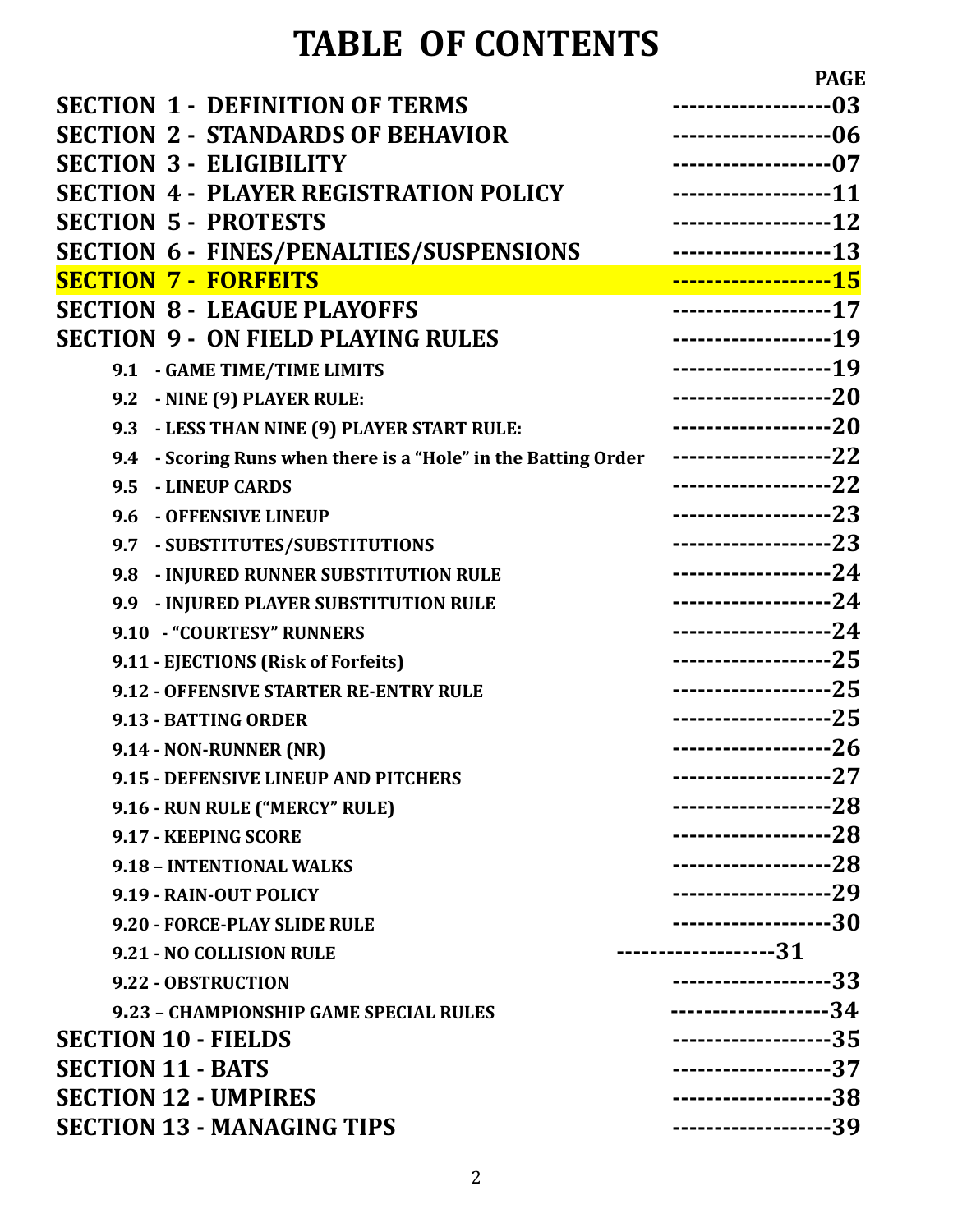## **SECTION 1 - DEFINITION OF TERMS**

#### **1.1 ELIGIBLE PLAYER (League):**

Any legal player as defined above and is in accordance with any other applicable age and skill-level requirements contained under Section 3 in these rules.

#### **1.2 ELIGIBLE SUBSTITUTE (Game):**

Any player listed on the lineup card who has not yet been officially "placed" into the offensive/batting lineup.

#### **1.3 FORFEIT – NO SHOW**

Any team that does not at least one player present at game time and did not notify the League Commissioner **VIA EMAIL** by 6pm on the day immediately preceding the scheduled game. No Grace Period;

#### **1.4 FORFEIT – CALL IN**

If a team will be unable to field a team for a scheduled game and notifies the League Commissioner **VIA EMAIL** by 6pm on the day immediately preceding a scheduled game they will **NOT** be charged with a **NO SHOW FORFEIT**. They will, however, be charged with a **CALL IN FORFEIT**.

#### **1.5 Unable or Refusing to Continue a Game in Progress**

Once a game commences, if a team is unable or refuses to continue a game in progress the umpires will record all the game situation components and forward that information to the league for a determination of the game status.

#### **1.6 INELIGIBLE PLAYER (League):**

- A) Any player participating in a game for a team and who is not currently on that team's online REGISTERED list.
- B) Any player who does not meet the skill-level requirements contained under Section 3 in these rules
- C) Any player who has provided misinformation pertaining to his identity and/or age.
- D) Any player who has registered with two different teams in the same division on the same day.
- E) Any team member who participates in any games while under suspension.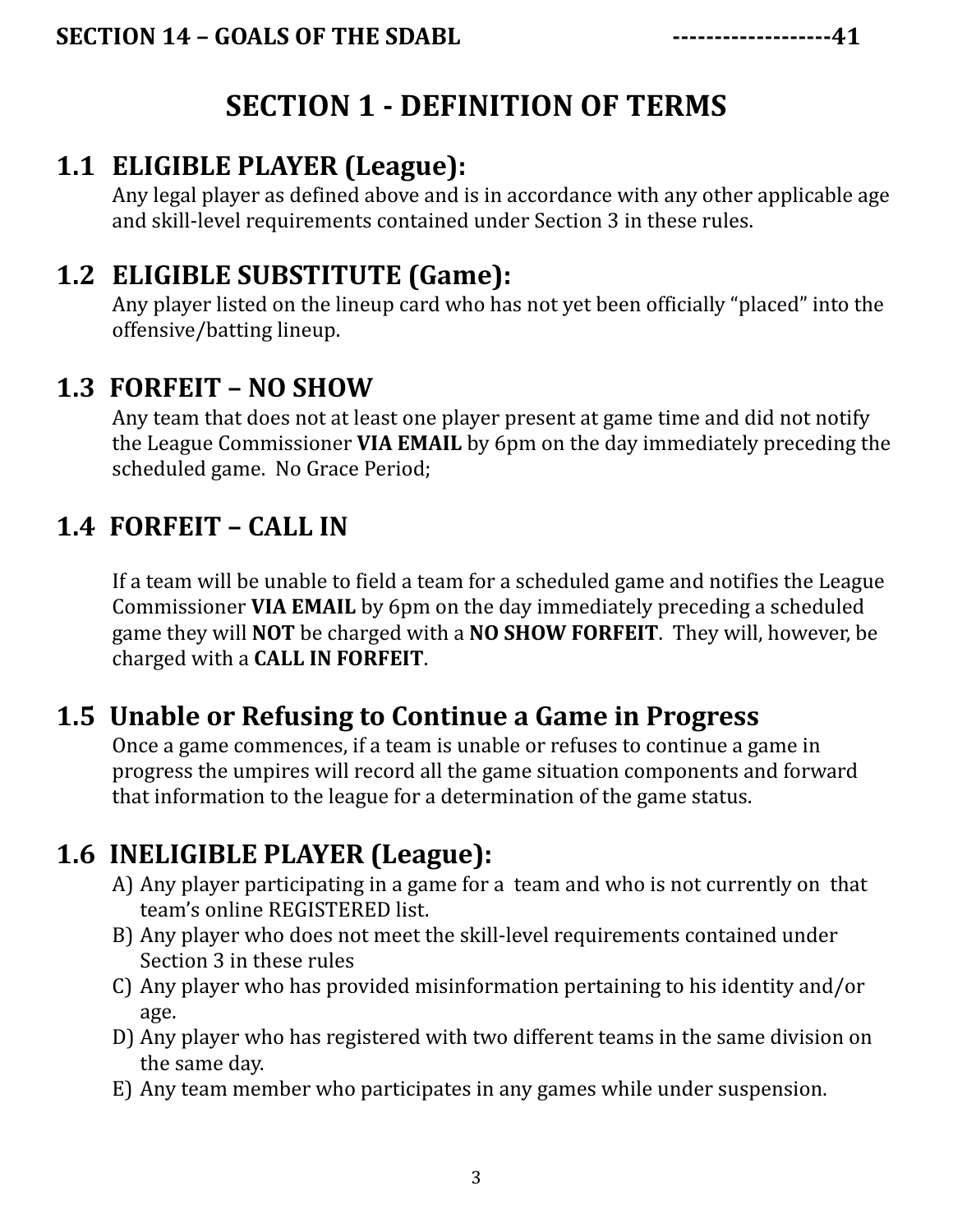- F) Any player who participates during the playoffs but who has not played the minimum number of regular season games required to allow the player to participate.
- G) Any games played by the team where an ineligible player had participated in are subject to forfeit.

#### **1.7 INELIGIBLE SUBSTITUTE (Game):**

Any player who had already been placed in the offensive/batting lineup as a batter or a pinch runner, was removed for a hitter, and then reentered in a different spot in the offensive/batting lineup

#### **1.8 LEGAL BASEBALL:**

- A) All baseballs used in a SDABL game must meet the following minimum requirements:
	- 1) Outer covering must be full grain leather
	- 2) Inner Core must be solid or cushioned cork surrounded by wool winding
- B) Balls are not considered to meet minimum standards if the manufacturer has designated the ball as a youth or practice ball
- C) Always go to the manufacturer's website to confirm the definition of the ball.

#### **1.9 LEGAL PLAYER (League):**

- A) Any player who has reached his/her  $18<sup>th</sup>$  birthday and who has registered online with his particular team
- B) Any player who meets the age restrictions for his/her teams as outlined in Section 3.1.

#### **1.10 OFFENSIVE LINEUP (A player becomes "official when):**

- A) Listed as an offensive starter on the lineup card (which becomes official once the first pitch of the game has been thrown)
- B) Listed as a substitute on the lineup card and is subsequently placed into the offensive lineup once the game has started under the following conditions
	- A) If a batter, he takes his place in the batter's box (Official Baseball Rule 3.08(a)(2).
	- B) If a runner ("pinch"), he takes the place of the runner he has replaced (Official Baseball Rule 3.08(a)(4).

#### **1.11 ONLINE REGISTRATION:**

- A) List of all players registered for each team within the SDABL
- B) Players are not officially on any team until added to the online team registered list.
- C) No games played by any player prior to being added to the online registered list will count towards minimum game requirements for playoff eligibility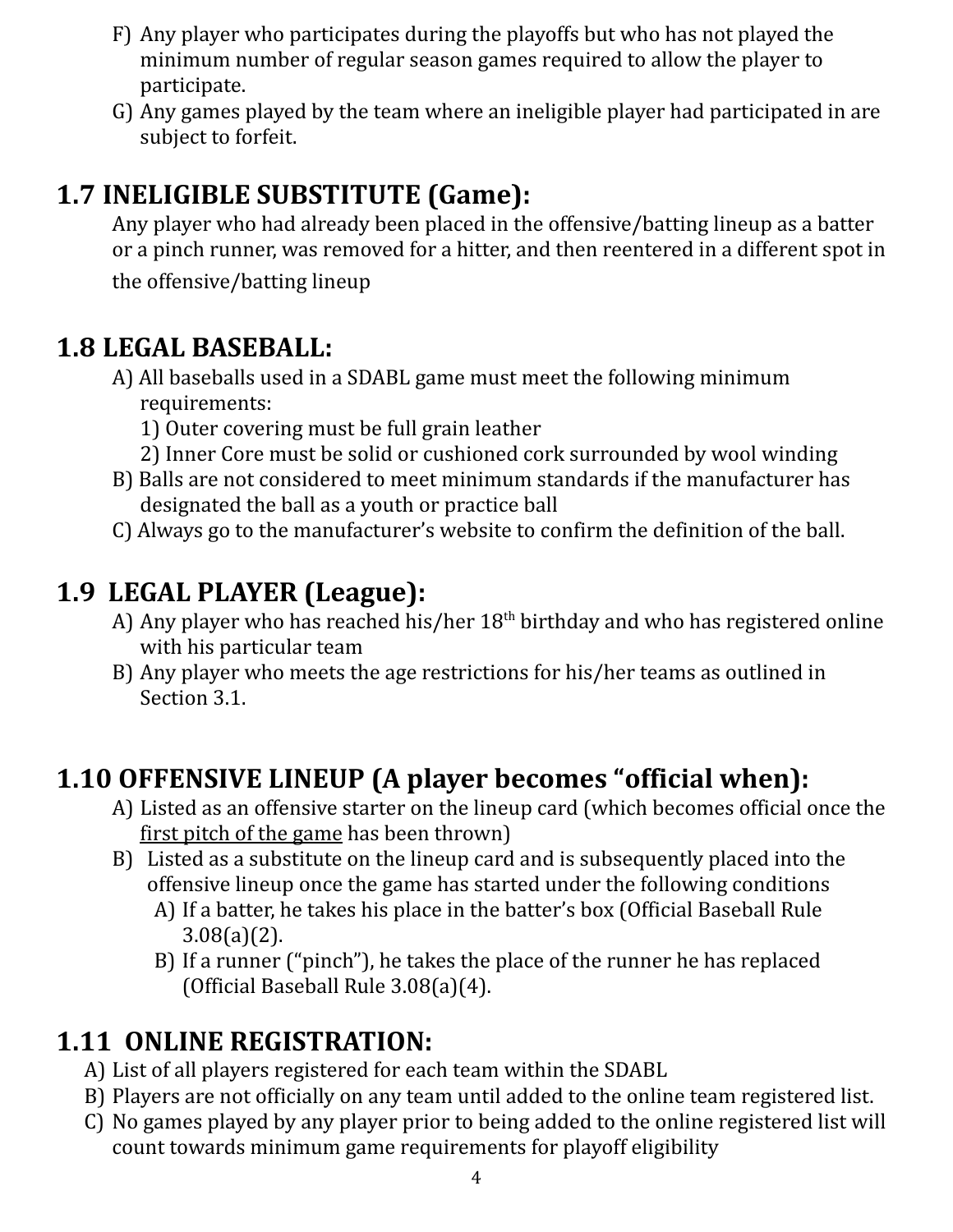#### **1.12 PLAYER REGISTRATION (League):**

Registration is defined as a player being listed on a **team's** SDABL web site registered list.

#### **1.13 PROOF OF ELIGIBILITY (Game):**

When questioned during a game, a legal photo ID with date of birth must be presented "on the spot". If not, that player must leave the game immediately.

#### **1.14 ROSTER:**

The term 'roster' as it applies to the online system is a list of players that a manager has added to his team for the purpose of keeping player statistics. Being on a team roster DOES NOT indicate that a player is OFFICIALLY on the team. To OFFICIALLY be on a team they must be REGISTERED as defined by 1.12 above.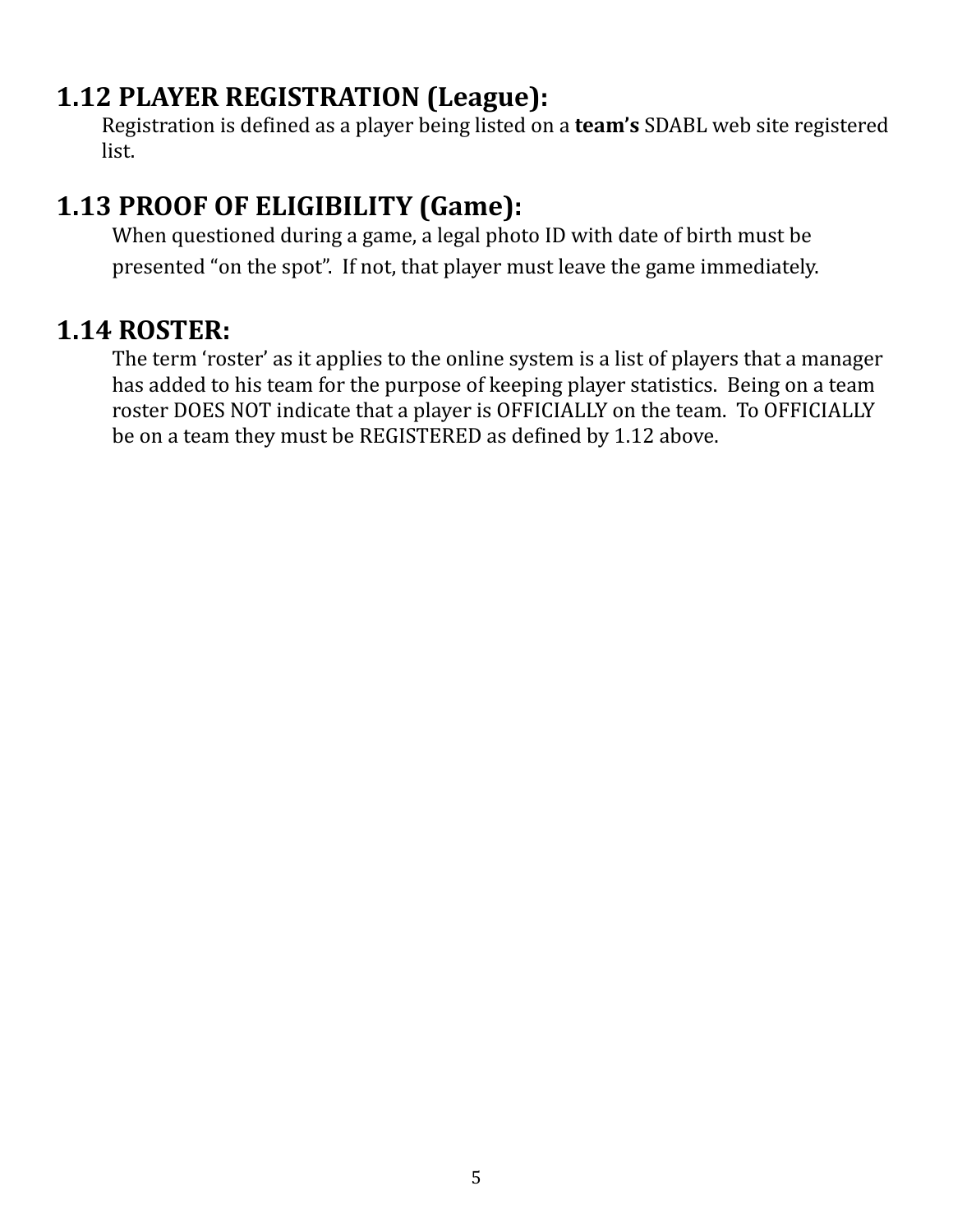## **SECTION 2 - STANDARDS OF BEHAVIOR:**

#### **2.1 Managers**

- A) Represent your team to other teams and the SDABL
- B) Be responsible for knowing the rules, policies, and field locations
- C) Be the contact between your team and the League Commissioner
- D) Ask for the names of the plate and field umpires names at the plate meeting.
	- 1. The umpires are required to comply with this request.
	- 2. Refusal by any umpire to provide this information should be reported to the Chief Umpire of the League.

#### **2.2 Managers and Players**

- A) Interaction with Umpires
	- 1) **Umpires shall not be physically or verbally abused**. If problems arise with any umpire the league commissioner shall be notified.
	- 2) **PHYSICAL CONTACT WITH THE PERSON OF AN UMPIRE OR THEIR PERSONAL PROPERTY (i.e., automobile, equipment, etc) IN ANY WAY IS FORBIDDEN BY BOTH THE SDABL AND THE OFFICIAL BASEBALL RULES. VIOLATIONS WILL BE DEALT WITH BY A MINIMUM 3 GAME SUSPENSION AND UP TO SUSPENSION FOR THE SEASON OR PERMANENT EXPULSION FROM THE SDABL.**
	- 3) Discussions with umpires concerning any aspect of the game are limited to the area of the playing field. If any player or manager follows an umpire off the field he will be subject to suspension and possibly expulsion from the SDABL.
	- 4) A manager ejected 3 times in a season may be subject to additional league sanctions.

#### **2.3 Managers, Players, Fans, Friends, and Family members**

All Managers, Players , Fans, Friends and Family members are expected to be aware that the following substances are prohibited from **ALL** SDABL game sites

- A) Alcoholic Beverages
- B) Tobacco Products of any kind
- C) Vape products
- D) Drugs for which the person does not have a legal prescription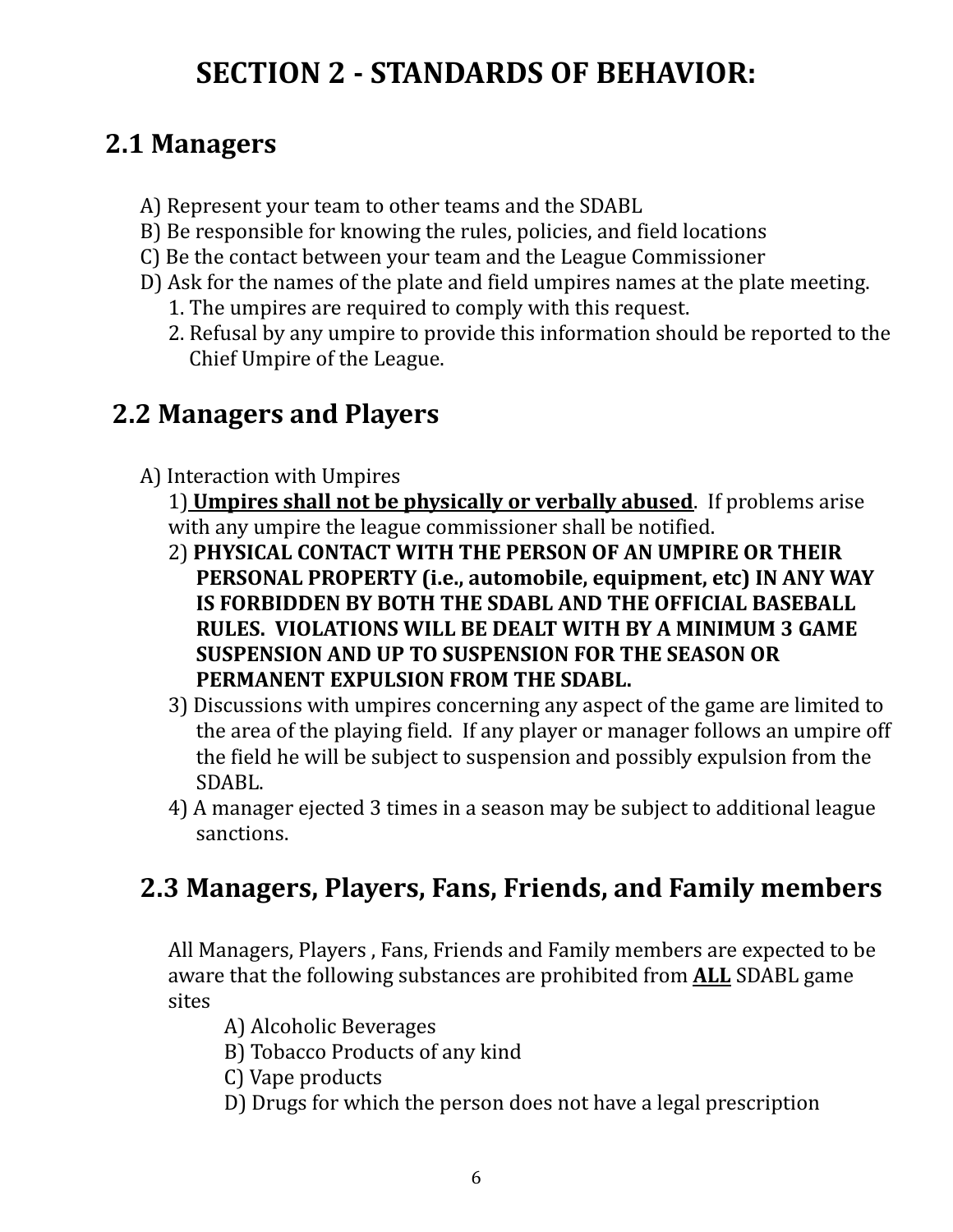# **SECTION 3 – ELIGIBILITY**

## **3.1 Division Eligibility**

- A) 18+ Contracted players at least 18 years of age at the time of participation.
- B) 25+ Contracted players at least 25 years of age anytime during the calendar year
- C) 35+ Contracted players at least 35 years of age anytime during the calendar year
- D) 45+ Contracted players at least 45 years of age anytime during the calendar year
- E) 53+ Contracted players at least 53 years of age anytime during the calendar year

## **3.2 SKILL LEVELS**

- **A)** Any player who has been released from a verifiable Minor League professional baseball contract within the past 12 months, will require him to play in the highest level of competition offered within his age group.
- B) Any player who has been released from a verifiable Major League professional baseball contract at any point in his life, is required to play in the highest level of play within his appropriate age group. EXCEPTION: Players over the age of 53 may play in any division they wish.
- C) Players who are currently active in University, Collegiate, JC, or NAIA baseball programs must play in the highest skill level available for their age division. To be exempt from having to play in the highest level offered, the following requirements must be met by the individual player:
	- 1. Former Div I & II players must not have been on any respective Div I and/or Div II roster for the past 18 months
	- 2. Former Div III players must not have been on any Div III roster for the past 12 months
	- 3. Former JC or NAIA players must not have been on any JC or NAIA roster for the past 6 months

## **3.3 ROSTER ELIGIBILITY**

- A) No player may play for two different Saturday League teams within the same age group
- B) No player may play for two different Sunday League teams within the same age group
- C) A player may play in two different skill levels provided they are played on two different days and within one skill level of each other. For example, Sat 18A and Sun 18AA is acceptable while Sunday 25AA and 25A is not acceptable..
- D) Players removed from the game based on 3.3(A,B, and C) will not be cause for an immediate forfeit. The opposing Manager is encouraged to contact the League Commissioner for review and resolution.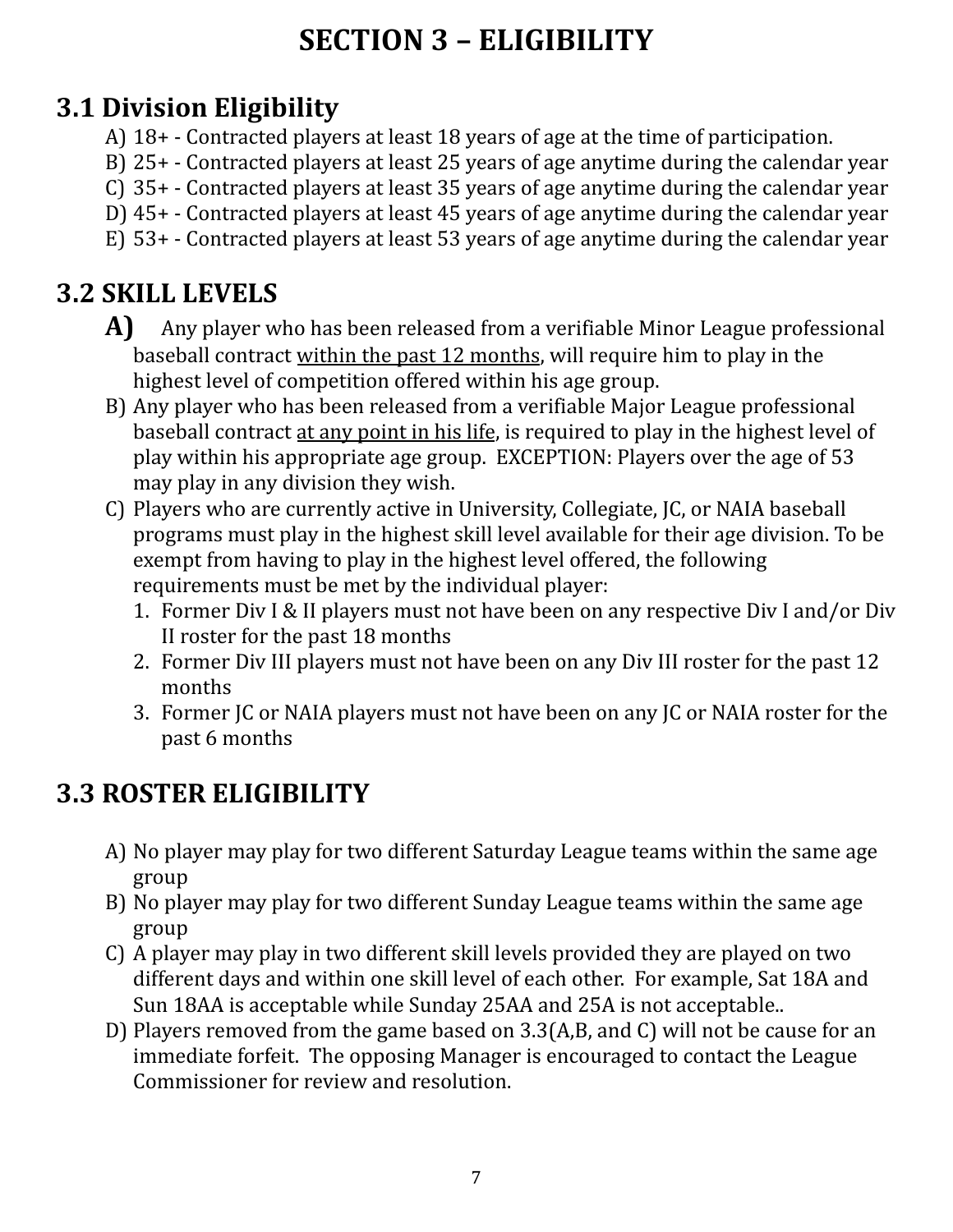- E) Players who wish to move to a different team in the same age division during an ongoing season
	- 1) Must send an email to the league commissioner indicating what team they are leaving and what team they wish to move to.
	- 2) The commissioner will notify both the old and new teams of the player's intentions
	- 3) Based on the date of the email to the commissioner the player MUST sit out the next scheduled game of the 'new' team.
	- 4) After sitting out the one game the player may then play for the 'new' team.

#### **3.4 PLAYER ADDS/DROPS/TRANSFERS:**

• A separate transaction is required for each player who is added, dropped or

transferred. All transactions must be made through the League on line REGISTRATION. program. That is, no transactions will be considered official with a mere phone call. The following policy will apply for each case:

**• NOTE: Remember, REGISTRATION and ROSTER are two distinct and separate functions on the SDABL website. To be official, all Player Adds/Drops/Transfers MUST be completed on the REGISTRATION Website location. Adding a player to your ROSTER does not officially place them on your team.**

#### A. Player Adds

- 1. A player may be added anytime after the season has started.
- 2. This action must be taken at least one minute before the game began for that player to be eligible to participate in that game. *WARNING:* Our system only documents the most recent time/date a player was added. If you drop a player and then add him later his "stamp" will only reflect the most recent time. He will not get credit for his earlier played games. So it's best you just don't drop him.

#### B) PLAYER DROPS:

1. If you wish to drop a player contact the SDABL Operations Commissioner. But please Note the WARNING above. If you don't absolutely have to delete him and there is a chance he may return to your team later, then don't request that he be deleted..

#### C) PLAYER TRANSFERS:

- 1. The following policy explains the allowable player transfers between teams during an active season….
- 2. **Transfers within the same division**: Player may move from one team to another but must sit out one game for each transfer. **NOTE:** He must sit out the game that follows *immediately after* the date he is dropped. If this "after" game becomes forfeit or rained out, the transfer player's obligations to sit will have been fulfilled.
- 3. **Transfers from one division to another:**
- **4. Higher division to a lower division (in terms of level of play):** Player must sit out one game before playing. The Transferred Player *may not return to* a higher level for the remainder of the season.
- **5. Lower division to a higher division (in terms of level of play):** Player may play immediately after he is dropped. Player may then return to the lower division later that season, but must sit out one game *and must remain* in the lower division the rest of the season.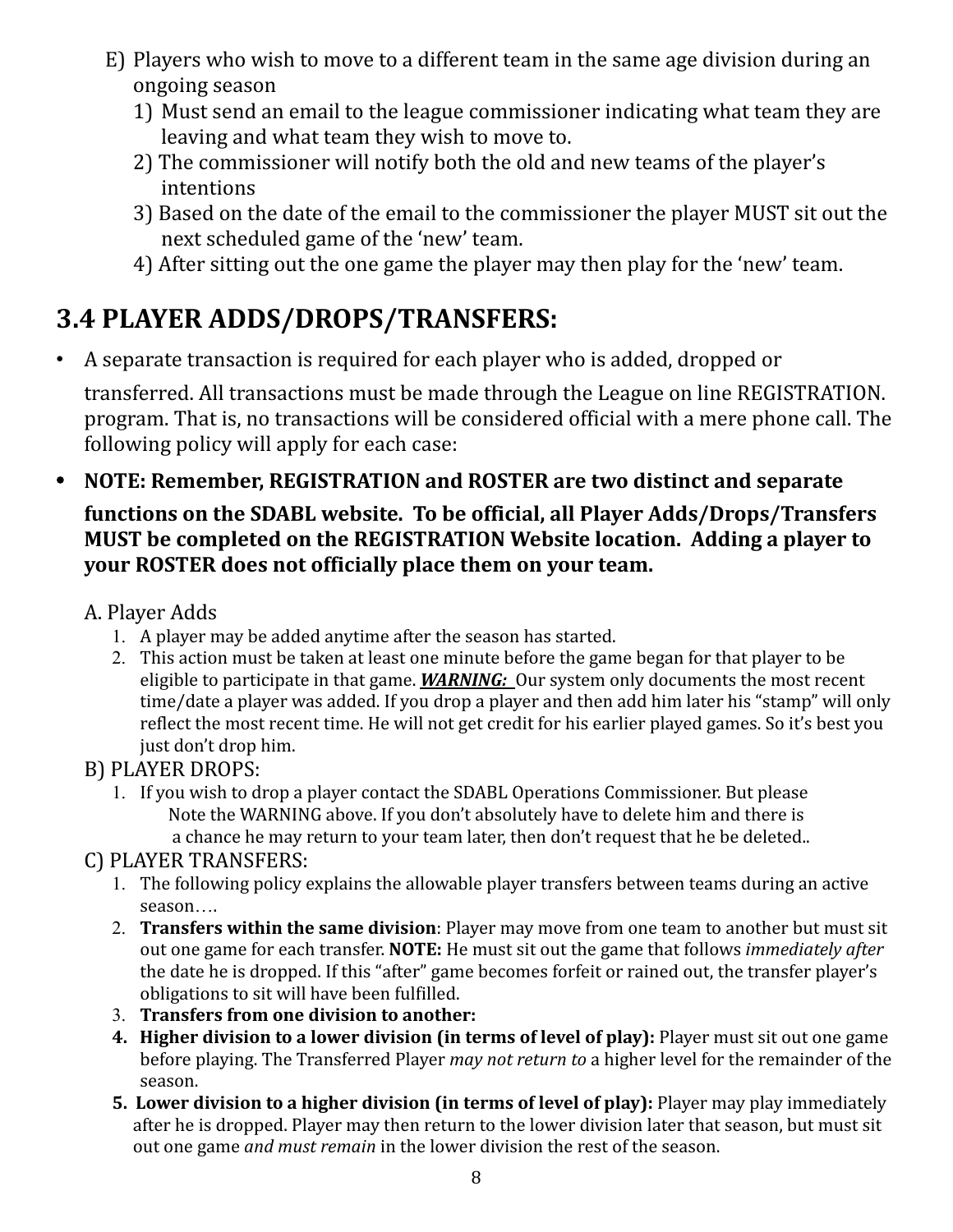- **Note 1:** Players transferring from a team that has folded to a potential playoff team are immediately eligible to play the next scheduled regular season game with that new team. Player eligibility for the playoffs shall remain applicable as set forth in **Section 3.5** below.
- **Note 2:** The first game of a doubleheader satisfies the one (1) game requirement for the cases noted above. A game won by forfeit also satisfies this one (1) game requirement.

#### **3.5 PLAYOFF ELIGIBILITY**

- A) For every season, the League will announce a minimum number of games every player must participate in to be playoff eligible
- B) A manager must be able to PROVE that a player participated in a game.
	- 1) For Offensive players (batters) this PROOF will consist of the teams scorebook with the player listed in the batting order for each game played.
	- 2) For Defensive-only players (non-batters), the manager must be able to provide verification from the opposing managers that the player participated by either Pitcher or playing a defensive position.
	- 3) If a player was not on the team's online registered list for a particular game then that game WILL NOT count toward the minimum number of games requirement.
	- 4) If a player was on the registered list and a game was cancelled by the league, (not postponed) then the player will get credit for a game played.
	- 5) If a player was on the registered list and a game was rained out or postponed then the player will get credit for a game played. No additional game credit will be given if a rained out or postponed game is played at a later day. Only one game played credit will be allowed per scheduled game.
	- 6) If a player was on the registered list and a game is forfeited **by the opposing team** then the player will get credit for the game.

#### **3.6 CONSEQUENCES OF USING INELIGIBLE PLAYERS**

The Plate Umpire will not declare a forfeit on the field. The League Commissioner will rule on the matter post-game if procedure 3.5(A) is followed.

- A) The *minimum consequence* for a **team** who uses an ineligible player is a forfeit for the game in which the player participated.
- B) The consequence for a **player** who is ineligible may be a one game suspension for any and all teams in which he may be a member.
- C) The SDABL Protest Committee will determine whether any additional consequences should be imposed on the offending team and/or offending player. Each situation will be considered on a case-by-case basis.
- D) Ineligibility protests that are upheld will apply **only** to the game being protested. Any previous games in which the ineligible player may have participated are not subject to automatic forfeit. Additional consequences, if any, will be determined on a case-by-case basis by the League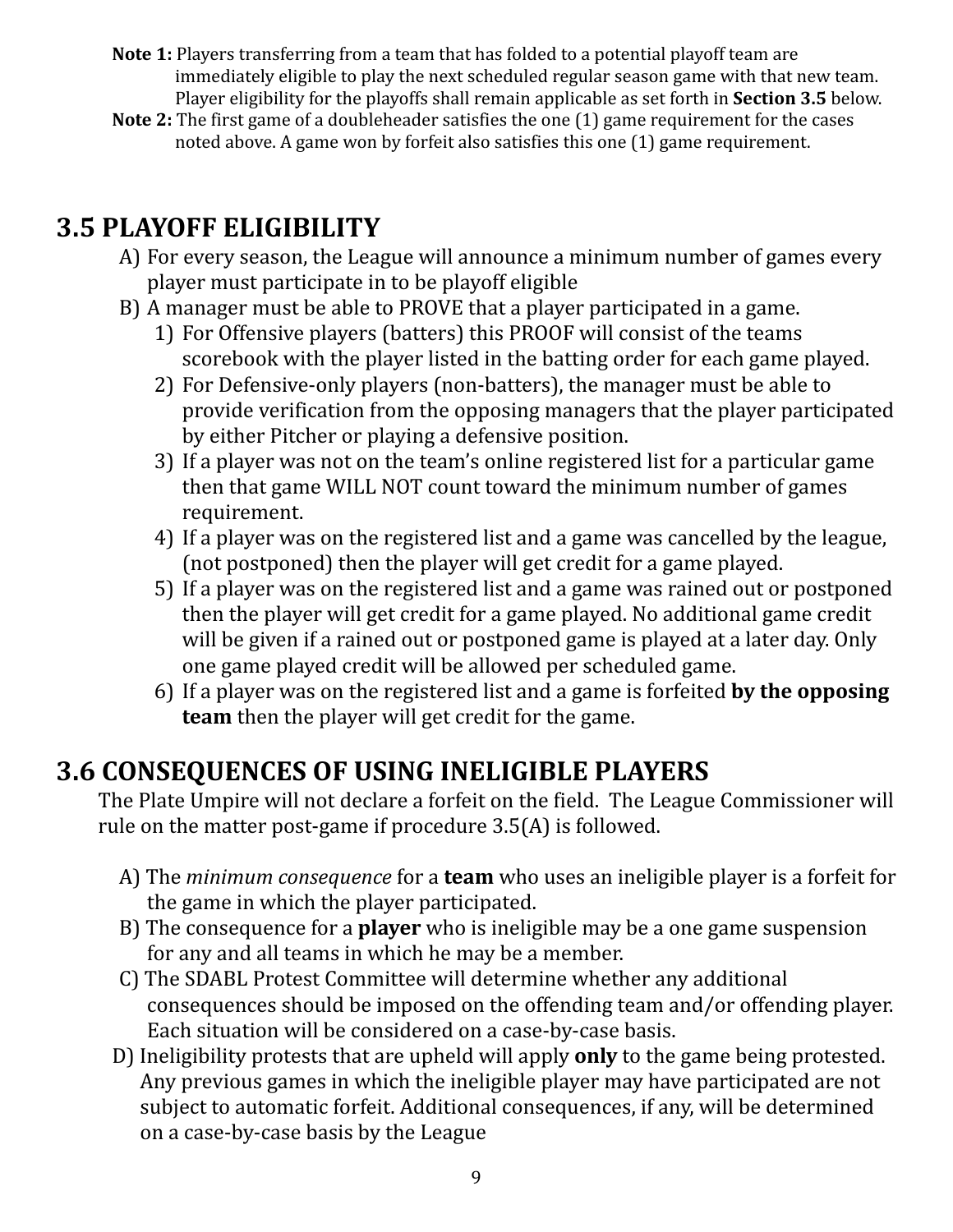#### **3.7 CHALLENGING THE USE OF INELIGIBLE PLAYERS**

A) The challenging Manager must contact a League Commissioner via **email or text by 6:00 pm the day after the game in question.**

- B) If the challenging manager informs the home plate umpire then the home plate umpire is then obligated to request identification from the challenged player.
	- 1. If it is an **AGE** challenge a photo id (at a minimum) must be produced. The photo ID must contain a date of birth. If a physical photo ID can not be produced but the player can show a picture (via text message) of the photo ID then that will be accepted.
	- 2. If it is an identity challenge then a photo ID should be produced. If a photo ID is not available then two non-photo pieces of identification (such as a bank book and credit card) will be acceptable so long as it proves the identity of the player.
- C) Results of a Challenge
	- 1. If documentation listed above is provided and verified by the plate umpire, the challenge will be denied and the player **will be allowed** to continue in the game.
	- 2. If a challenge is denied the Manager still has the option of contacting the League Commissioner as outlined in 3.5(A) above. An investigation by the League will then take place.
	- 3. If a challenged player cannot or will not produce valid identification then that player **will not be allowed** to play or continue playing that day.
	- 4. If a challenged player is later able to produce valid identification they will be allowed to reenter the game subject to normal substitution/reentry rules as covered under section 9.12
	- 5. Players removed from the game based on 3.5(C) (3) will not be cause for an immediate forfeit. The opposing Manager is required to contact the League Commissioner as outlined in 3.5(A) above for resolution.
- D) Special Rules for Playoff Games (except the championship game)

1. Rules 3.7 A, B, and C apply with the following exception

2. (3.7.A) is amended to allow the challenging manager to contact the league Commissioner via **email or text by 6:00 pm the day of the game in question.**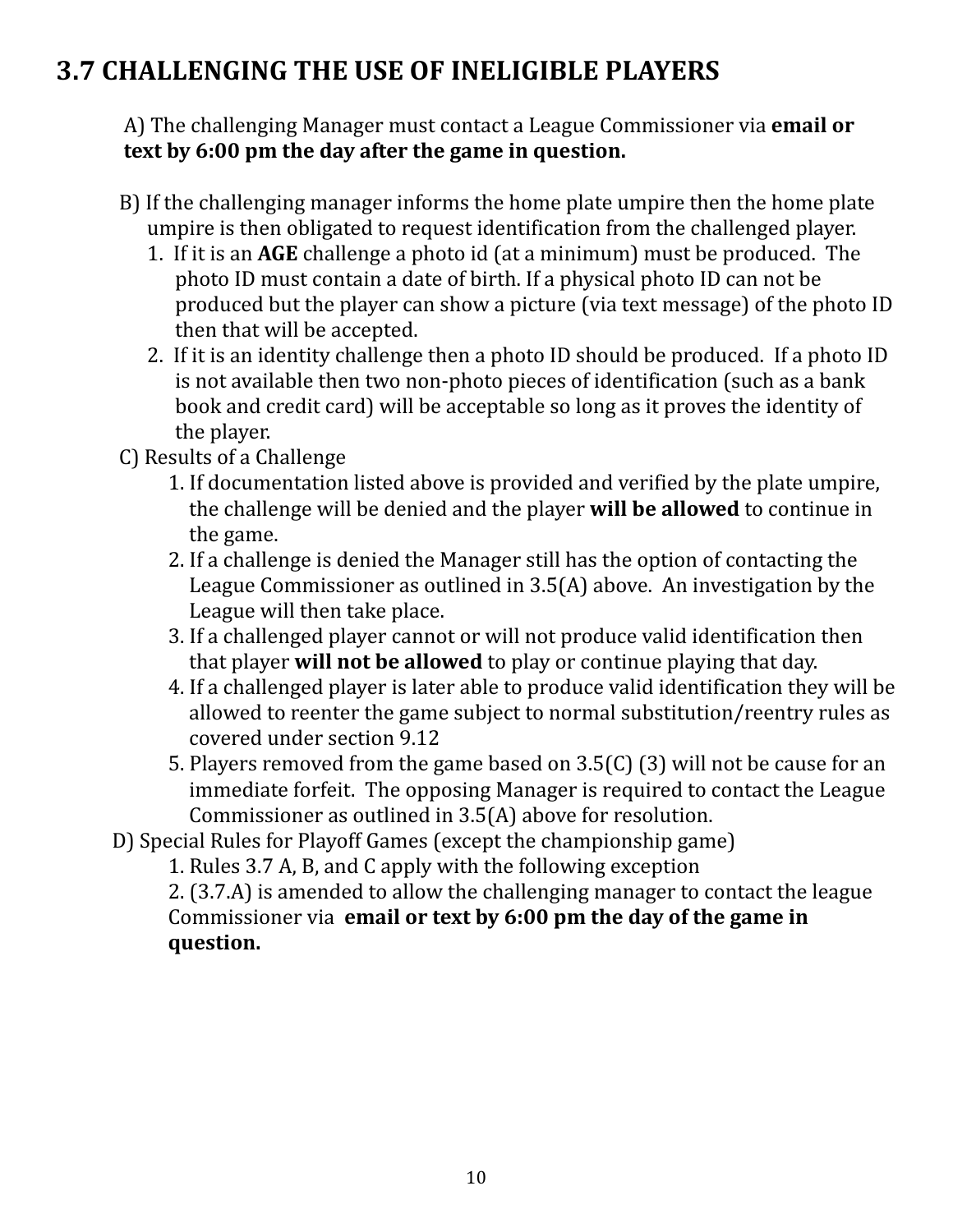## **SECTION 4 - PLAYER REGISTRATION POLICY**

#### **4.1 Individual Player Registration for Regular Season Participation:**

- A) All Players must be registered on their respective team's web site registered list.
- B) The Cut Off date for being registered will be announced in a Newsletter for each specific season. This will depend on rain outs and other factors. Generally it will be the third week of a season.
- C) If an individual player fails to register by the announced registration date then said player will be considered as an Ineligible Player and any games he/she participates in after the cut off date will be subject to forfeit.
- D) As long as a player has registered before the actual game time on that team's registered list he will be considered as an Eligible Player at that point.

#### **4.2 Individual Player Registration for Play-Off Participation:**

A) To Participate in play-offs for any designated season a player must have participated in the minimum number of required regular season games. The minimum number of games will vary each year and each season. The minimum number of games will be announced by the league prior to the start of each season.

#### **4.3 Special Participation Circumstances**

#### *Special Occasions (as determined by the League), like Mothers Day, as well as*

*rainouts and forfeits* will count (we assume that player was ready and willing to play) towards the minimum games required for play off participation so long as the player has registered prior to the particular rainout and/or forfeit --- unless the said rainout and/or forfeit game is subsequently played after the player has registered. Example 1: John Smith was registered on March  $12^{\text{th}}$ . On Saturday March  $11^{\text{th}}$  his team's game was rained out (or forfeited). John Smith will not receive credit for his having participated in that game --- unless that game does in fact get played sometime after March 12<sup>th</sup>. (See following example).

Example 2: John Smith was registered on March  $12^{\text{th}}$ . On Saturday March  $11^{\text{th}}$  his team's game was rained out (or forfeited). The game is rescheduled on played on March  $19^{\rm th}$ (and/or the rescheduled game was either rained out or forfeited yet again), John will receive credit for his having participated in this makeup game if he does in fact participate.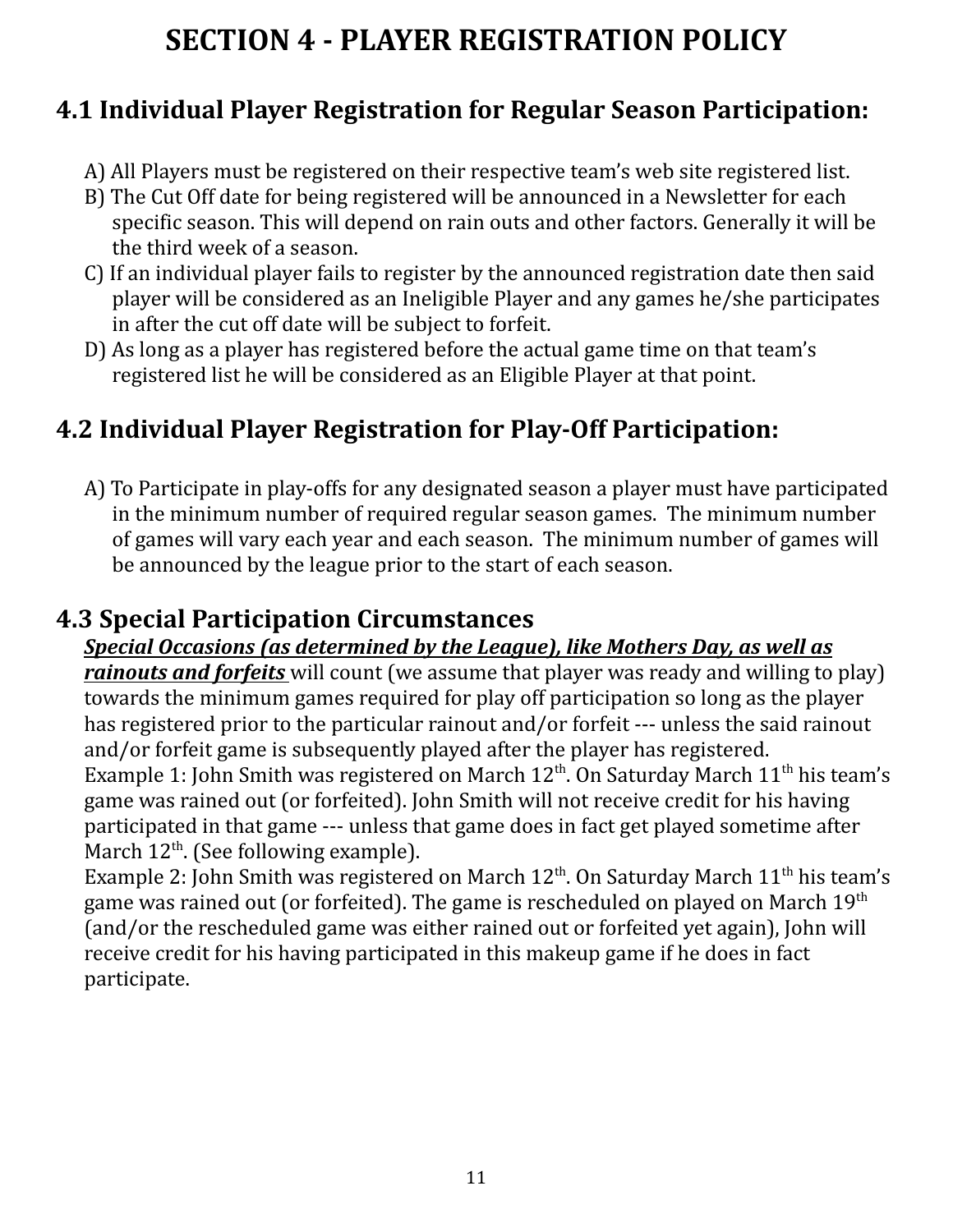# **SECTION 5 – PROTESTS**

#### **5.1 Protest Procedures**

- A) Judgment calls by umpires **MAY NOT** be protested
- B) Only specific rule violations, such as (suspected) rule misinterpretations or misapplication of the "consequences" as defined by a specific rule, **MAY** be protested. Challenges of ineligible players are **NOT** a protest and are covered under rule 3.5.
- C) All protests must be brought to the attention of the plate umpire before the next pitch to a batter, or before the next play (such as a pick-off attempt) in order to be considered*.*
- D) For your own "protection," make the opposing manger and base umpire aware of your protest.
- E) Be sure to make any and all appropriate notations in your scorebook, and have the plate umpire witness these notations, or make notations of his own.
- F) Notify your League Commissioner, via email or text, by **6:00 PM of the day following** your game.
- G) Write down and submit the details of your protest to your commissioner via email. **This is absolutely necessary** in order for your protest to be considered. These details must be submitted no later than **6:00PM three days after the game**.

## **5.2 Ruling on Submitted Protests**

- A) When notifying your League Commissioner of a protest, do not expect him to handle and subsequently resolve the issue on Sunday night. Since the main concern of the SDABL is to ensure a fair and impartial hearing, time must be allowed to investigate the facts and to talk with all the principles involved, especially the umpires.
- B) For any and all protests, the decision of the SDABL President, based on the findings of the SDABL Protest Board, are final.
- C) Even if it is held that the protest was valid with reference to a violation of either Official Baseball Rules or a specific SDABL rule, this will not automatically result in the replaying of the protested game, or its continuation at the point it was protested.
- D) If both the SDABL President and Protest Board are convinced that the violation adversely affected the game and/or the protesting team's chances of winning the game they may, at their sole discretion, rule that the game be either replayed in its entirety or restarted at the point of the protest*.* Each situation will be determined on a case-by-case basis. Scorebooks and line up cards from both teams may be required to make a decision, so make sure you save all relevant material.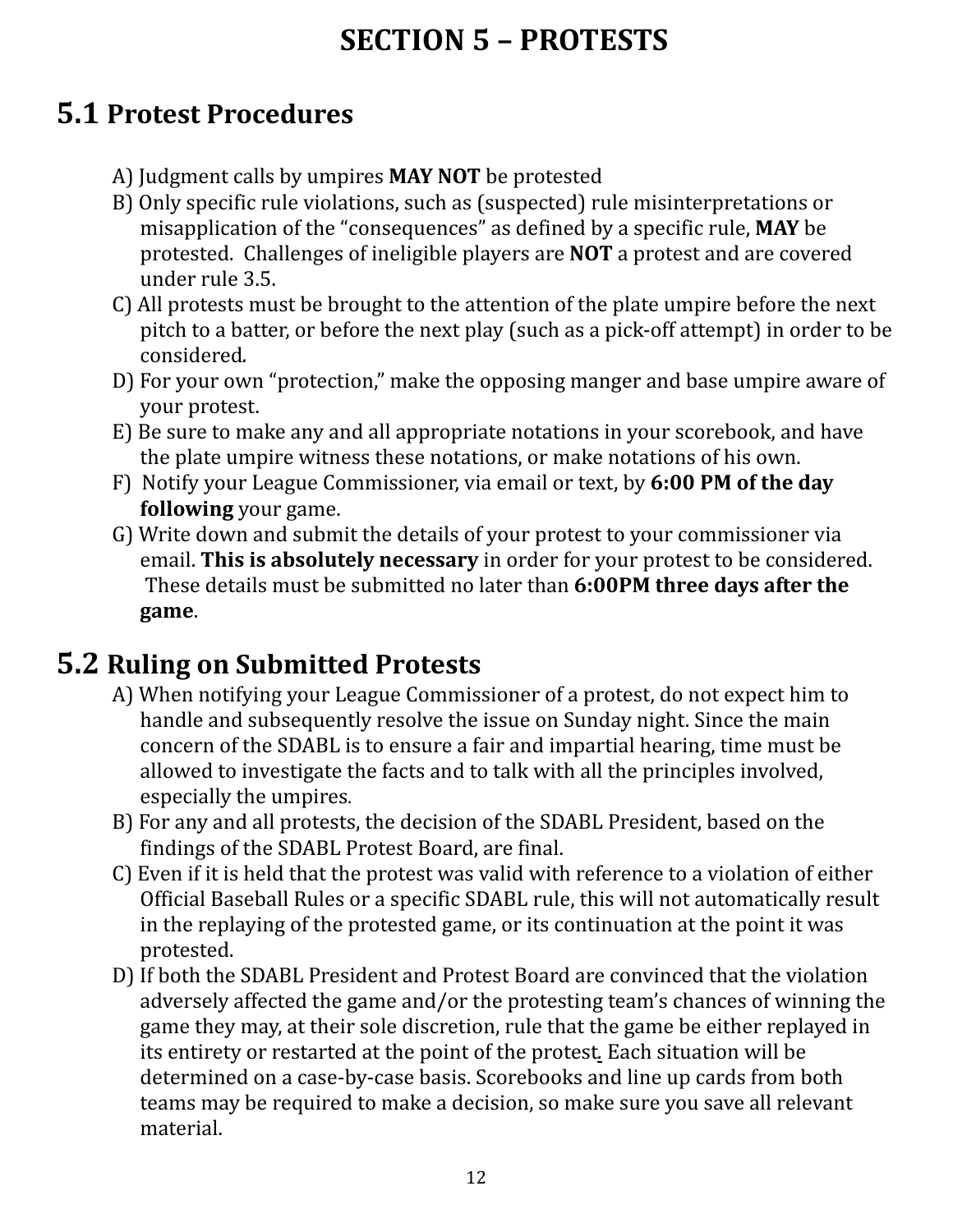# **SECTION 6 - FINES/PENALTIES/SUSPENSIONS**

#### **6.1 Fines and Penalties**

Fines and/or penalties may be levied against teams, managers, or players that have committed rules infractions.

- A) All fines (and penalties) are to be paid by 6:00 p.m. on the first Wednesday immediately following the game in question.
- B) If a fine is not received, the manager or player involved MAY immediately be ineligible to play the next game.
- C) When a team fine is in effect, the game shall be forfeited.
- D) If fines are not paid by 6:00 p.m. on the first Wednesday immediately following the game in question, managers, players and/or teams are subject to further league action.
- E) All penalties will begin with the next scheduled game.
- F) Rainouts and canceled games are not counted towards fulfillment of the penalty (i.e., if the next scheduled game results in a rain-out, cancellation, or postponement, the penalty carries forward to the next game and so on until it has been fully served).
- G. The following list, which is neither an exclusive nor all-inclusive list, shall govern fine infractions not already covered and stated as Guidelines:
	- 1. **Field neglect:** \$50.00 fine minimum plus the assessment of any and all costs associated with the neglect (also see: "Rain-out Policy" Rule above).
	- 2. **Preparedness** (not having batting helmets or catcher's gear, etc.): \$10.00 fine.
	- 3. **Game balls:** Teams not having 3 league-approved baseballs (see Definition 1.8) for each game will be fined \$10.00 per missing ball.
	- 4. **Losing league equipment** (bases, rakes, or drags): \$25.00 fine plus replacement cost of lost equipment.

## **6.2 Suspensions**

The following list, which is neither an exclusive nor all-inclusive list, shall govern suspension infractions not already covered and stated as Guidelines:

- A) **Alcohol/Tobacco/Drugs:** Any player violating league rules concerning these substances will be subject to a three game suspension; a second violation will result in that player's expulsion from league for that season;
- B) **Fighting:** Any player involved in fighting, physical or verbal abuse, including but not limited to physical threats, racial epithets, foul or abusive language, toward another player or manager, will receive a least a one game suspension. Possible season expulsion and/or other penalties may apply;
- C) **Physical contact with an umpire:** Minimum three (3) game suspension.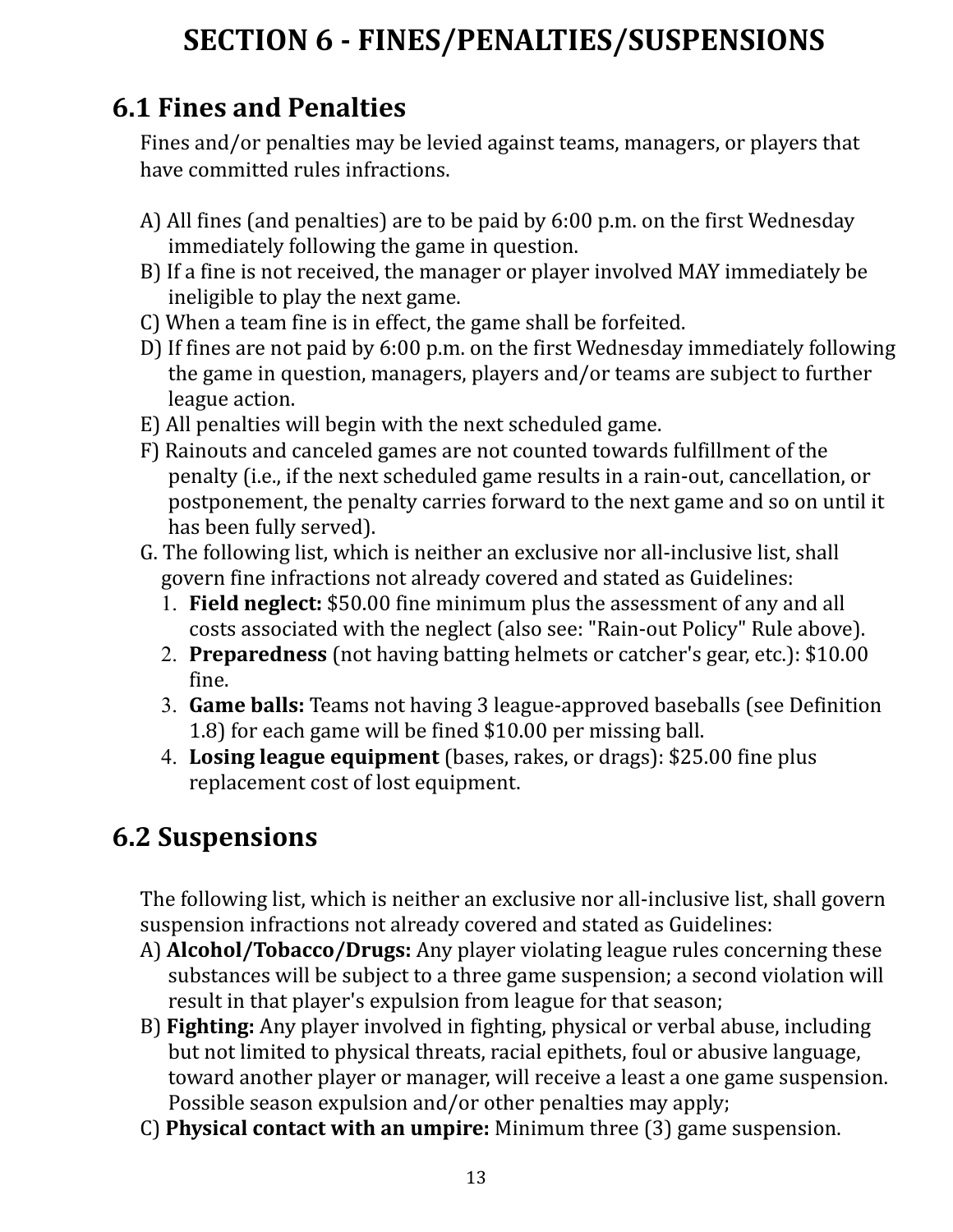Season expulsion or permanent expulsion from the SDABL is possible;

- D) **Player Ejection:** Any player ejected from a game twice during the season will receive an immediate one game suspension effective the next scheduled game. A player ejected a third time is subject to suspension or expulsion from the league;
- E) **Manager Ejections:** Any managers ejected three times from SDABL games during the season is subject to suspension; additionally they may not be allowed to continue that season or the next as a manager;
- F) **Managers may also be suspended** and/or fined for ordering pitchers to throw at opposing batters;
- G) **Throwing equipment to express displeasure** with an umpire's call (or displeasure with personal performance) may result in a warning or an immediate ejection from the umpire. It may also result in a fine or other penalty, such as suspension, depending on how serious the infraction. (In particular, if someone gets hurt as a result of thrown equipment).
- H) The SDABL reserves the right to impose additional penalties, including but not limited to, fines, suspensions or expulsion of players, managers, and/or teams based upon the seriousness of any violation.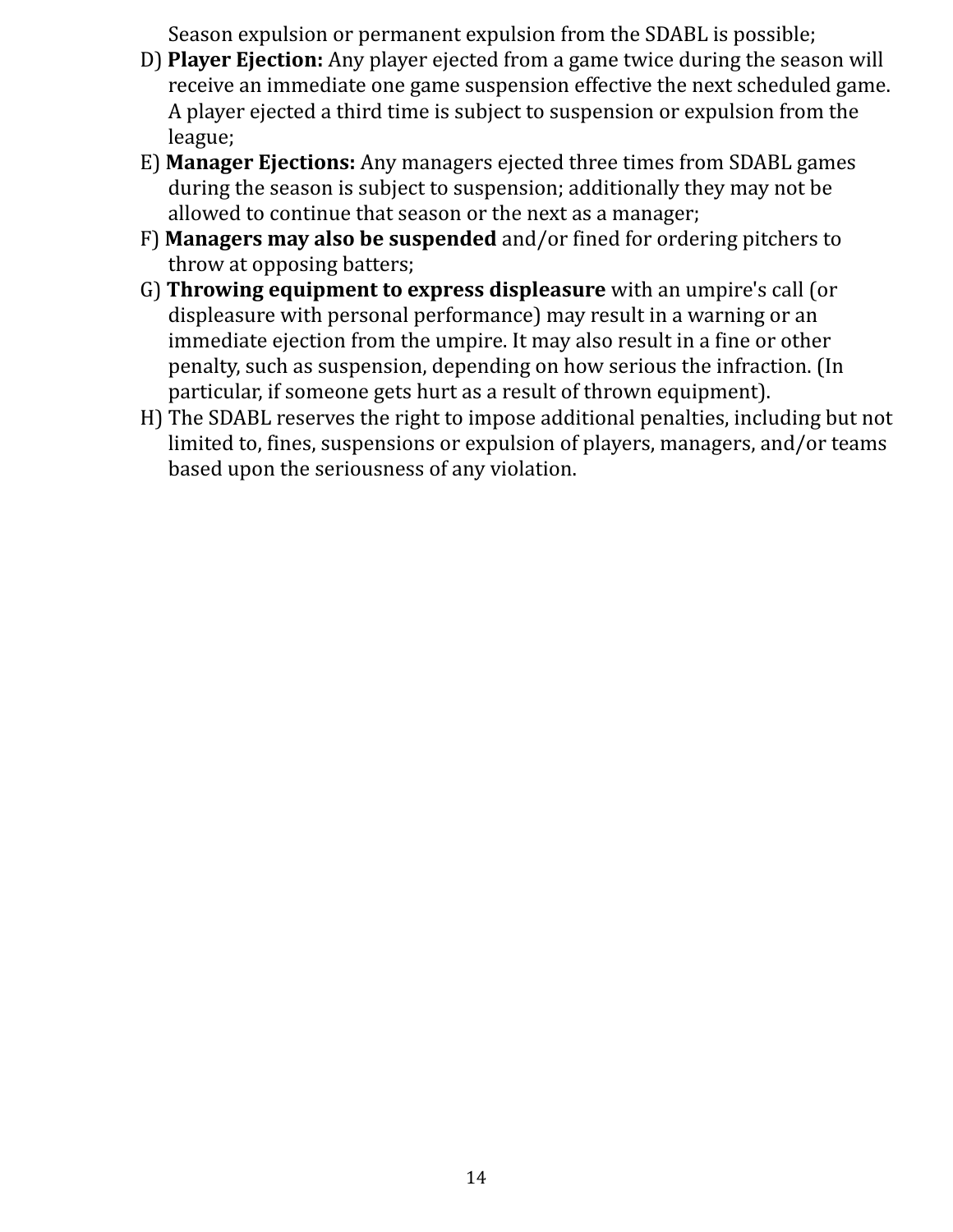## **SECTION 7 - FORFEITS**

Forfeits affect everyone involved, especially the opposing team who has showed up expecting a game, not to mention the umpires. Therefore, the league highly encourages every manager to make every effort to field a team each week. If a manager knows ahead of time that he will not be able to field a team, he should make every effort to provide the league with plenty of notice so as to prevent the opposing team and umpires from having to make an unnecessary trip to a field.

#### **7.1 NO SHOW FORFEITS**

- A) The forfeiting team will be required to pay full umpire fees to both umpires.
- B) If the forfeiting team does not comply with 7.1(A) by 6pm on the Wednesday immediately following the forfeited game then the next scheduled game will not be played and will be ruled a forfeit as well. Payment must then be made by the next following Wednesday, or a 3<sup>rd</sup> forfeit will ensue, etc.
- C) Spring Season: Upon being charged with a  $4<sup>th</sup>$  No Show and/or Call In Forfeit (or 3 consecutive No Show and/or Call In forfeits), the team **will be suspended** for the remainder of the Spring Season.
- D) Fall Season: Upon being charged with a 3 rd No Show Forfeit, the team **will be suspended** for the remainder of the Fall Season.
- E) The league reserves the right to make determinations for "special circumstances" on a case-by-case basis to determine if a team's inability to play a regularly scheduled game warrants being counted against the forfeits charged.

#### **7.2 CALL IN FORFEITS**

- A) Spring Season: Upon being charged with a 4<sup>th</sup> Call In and/or No Show Forfeit (or 3 consecutive Call In and/or No Show forfeits), the team **will be suspended** for the remainder of the Spring Season.
- B) Fall Season: Upon being charged with a 3<sup>rd</sup> Call In and/or No Show Forfeit, the team **will be suspended** for the remainder of the Fall Season.
- C) The league reserves the right to make determinations for "special circumstances" on a case-by-case basis to determine if a team's inability to play a regularly scheduled game warrants being counted against the forfeits charged.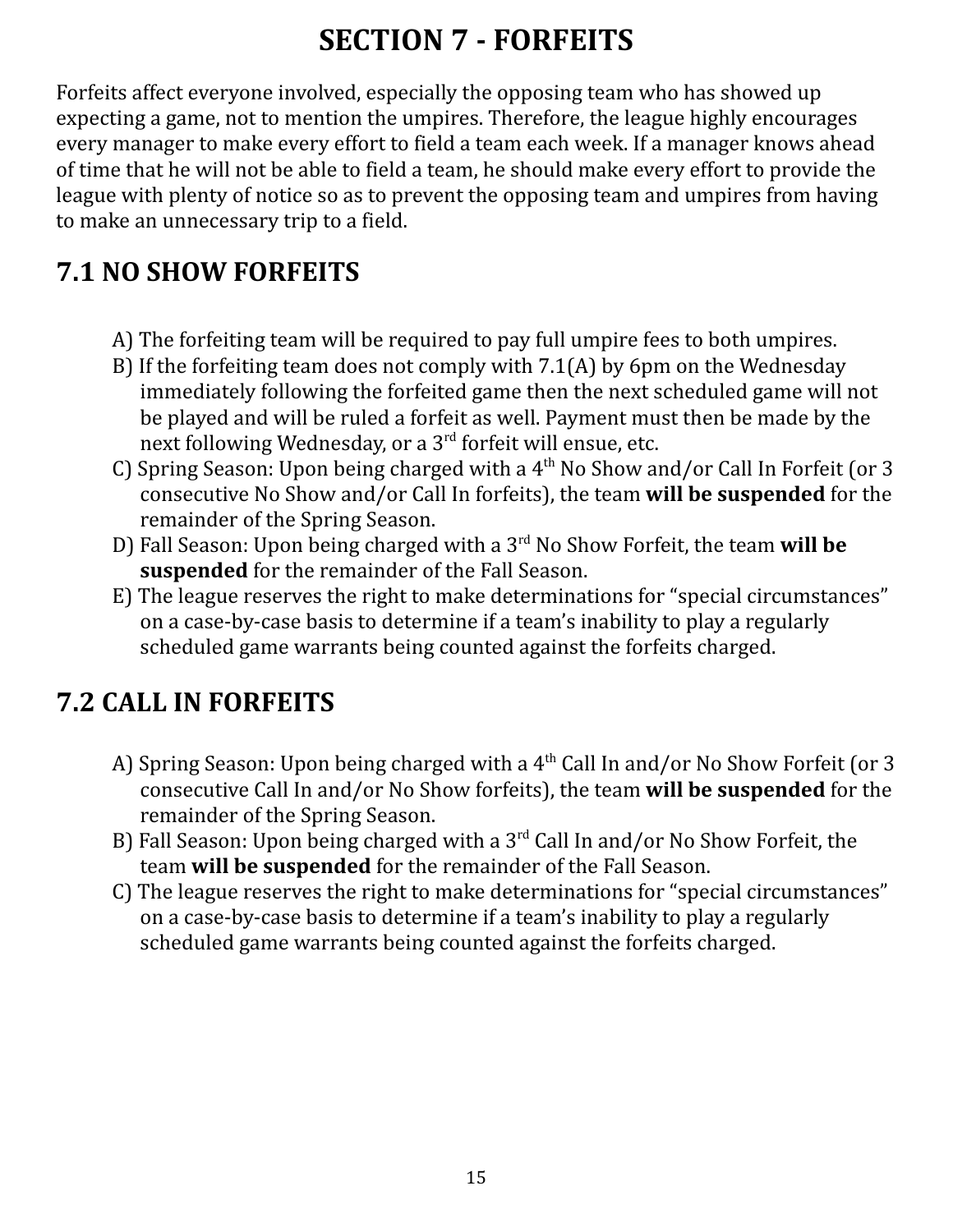#### **7.3 GAME IN PROGRESS FORFEITS**

Once the first pitch of the game has occurred a 'game in progress' forfeit can occur if the game has not become an official game (Rule x.xx) and a team is unable or refuses to continue the game. Should this occur, the umpire will suspend the game and report what occurred to the league. If the league determines that the games should have continued then the team that refused or was unable to continue may be responsible for paying both umpire fees and will be assessed with a forfeit loss with the score being 9-0 or the actual score, whichever benefits the winning team the most.

#### **7.4 GAME IN PROGRESS SUSPENSIONS**

- A) Once the first pitch of the game has occurred a 'game in progress' suspension can occur.
- B) Umpires may declare a suspension for any reason they deem appropriate.
- C) The Managers of both teams should contact the League Commissioner for resolution.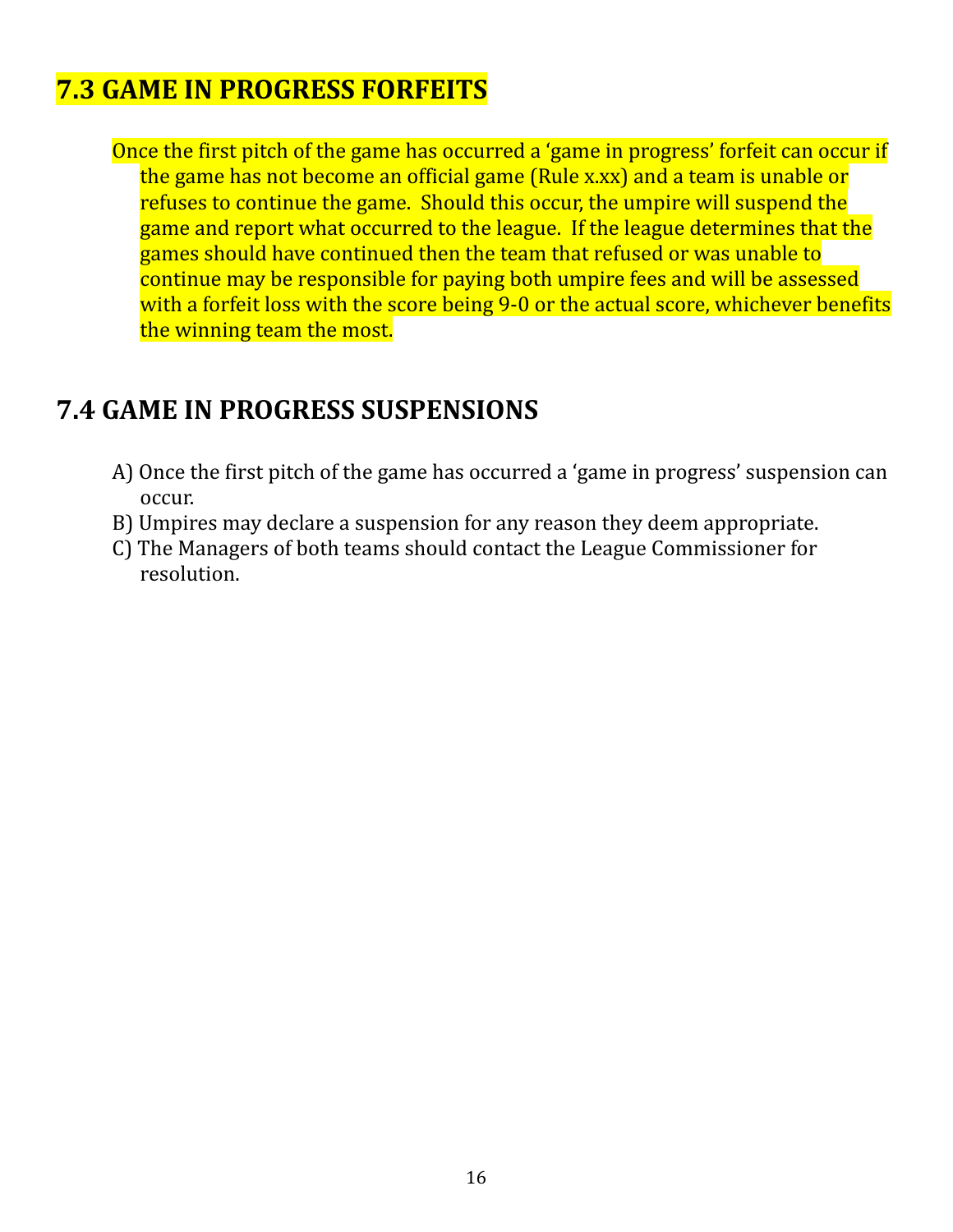## **SECTION 8 – LEAGUE PLAYOFFS**

Every league within the SDABL will have a post-season playoff to determine an overall league champion. The playoff format and the number of teams allowed to participate for each specific league will be determined by a variety of factors, particularly with respect to the number of teams within a specific Division. The playoff format for each league will be announced during the early part of the regular season. The SDABL reserves the right to alter the playoff format "in the spirit of fairness" and/or for any unforeseen events that may require altering the format. The SDABL will make every effort to create a playoff format that is impartial, fair, and competitive.

#### **8.1 Playoff Policy**

A) The Division Winner will be based on the final league standings with reference to each team's win/loss record. If not all teams have played the same number of games, then a Winning Percentage will determine the division winner. That is, the number of wins divided by the total number of games played. (Forfeits will be counted as a win or loss). (Tied games will be counted as  $\frac{1}{2}$  a win and  $\frac{1}{2}$  a loss).

*Example 1* (No Ties Involved): Team A has a record of 13-2, which results in a Winning Percentage of .866. Team B has a record of 14-3, which results in a Winning Percentage of .823. Even though Team B has more wins, its overall Winning Percentage is lower than Team A. Therefore, Team A is declared the division winner.

*Example 2* (Ties Involved): Team A has a record of 7-7-3, which results in a Winning Percentage of .500. (8.5 wins divided by 17 total games played). Team B has a record of 6-5-5, which results in a Winning Percentage of .531. (8.5 wins divided by 16 total games played). Therefore, Team B is declared the division winner.

- B) In the event that two (2) or more teams have equal Winning Percentages, then the **Division Winner will be determined using the following method:**
	- 1. Head-to-head competition
	- 2. Fewest runs allowed between the affected teams.
	- 3. Best record within each team's respective divisions, if applicable.
	- 4. Least runs allowed for full season for all games. (If number of games recorded are equal).
- C) All regular season rules will apply to all playoff games, including time limits and the Run (Mercy) Rule, with the following two exceptions:
	- 1) A winner must be determined for each playoff game, so if there is a tie after the time limit has expired, the playoff game will continue until there is a winner.
	- 2). Championship games will not have a time limit. A modified Run (Mercy) Rule will be announced prior to the playoffs.
- D) Teams are responsible for paying the umpires and providing the baseballs for all Playoff Games except for the Championship game.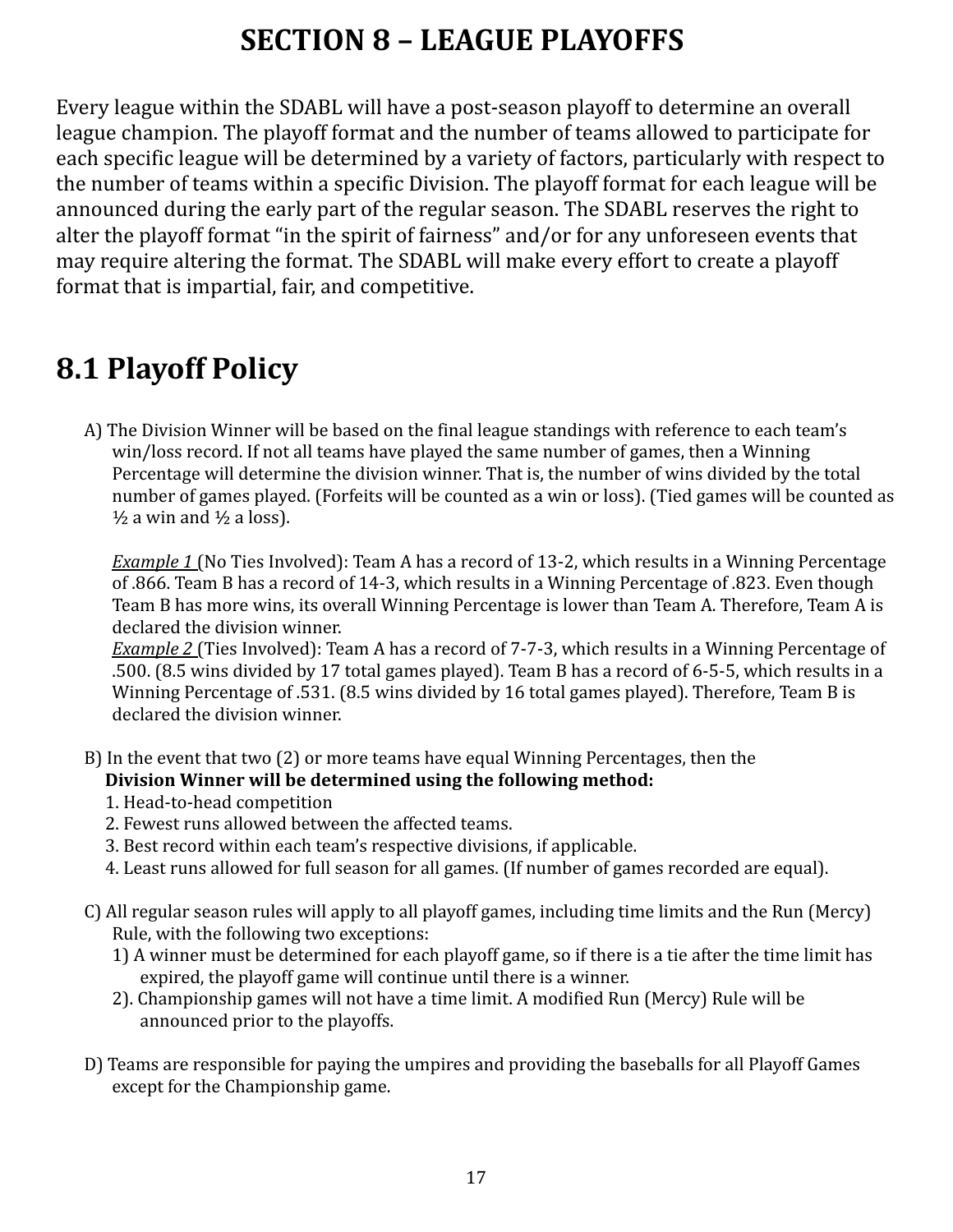# **8.2 Qualifying for Playoffs**

Beyond determining an absolute Division Winner as described in 8.1(B) above, qualifying for any Playoff Spot will be determined in the following manner:

In the event a three (3)-way tie **where all three teams have beaten each** other during the regular season.

- A) If all three (3) teams are in the running for a **SINGLE** playoff spot, then the following Tie-breaker system will be used:
	- 1) We will calculate the runs allowed for those games played against each other for the three teams involved. We will then eliminate the team that allowed the most runs. Between the two remaining teams, the head-to-head winner during the regular season will determine the winner. For Example: Team A allowed 10 runs. Team B allowed 11 runs, and Team C allowed 12 runs. Team B beat Team A head-to-head during the regular season. Therefore, Team C is eliminated and Team B is declared the winner and advances.
	- 2) In the event two (2) teams allowed the same "highest" number of runs, we will use the head-to-head regular season winner to determine which team will go head-to-head with the third  $(3<sup>rd</sup>)$  team that allowed the fewest runs. For Example: Team A allowed 10 runs, Team B allowed 11 runs, and Team C allowed 11 runs. Team C had beaten Team B during the regular season. Therefore, Team C will be matched head-to-head with Team A. Whichever team won the head-to-head during the regular season will be declared the winner.
- B) If all three (3) teams are in the running for **TWO** (2) playoff spots, then: The above scenario will still apply. The only difference, however, is that once the team that allowed the most runs has been eliminated, the remaining two (2) teams will use their regular season head-to-head outcome to determine the highest "seed," since both will be in the playoffs.

#### **Bottom Line: Head-to-head competition is the prevailing method for determining a winner.**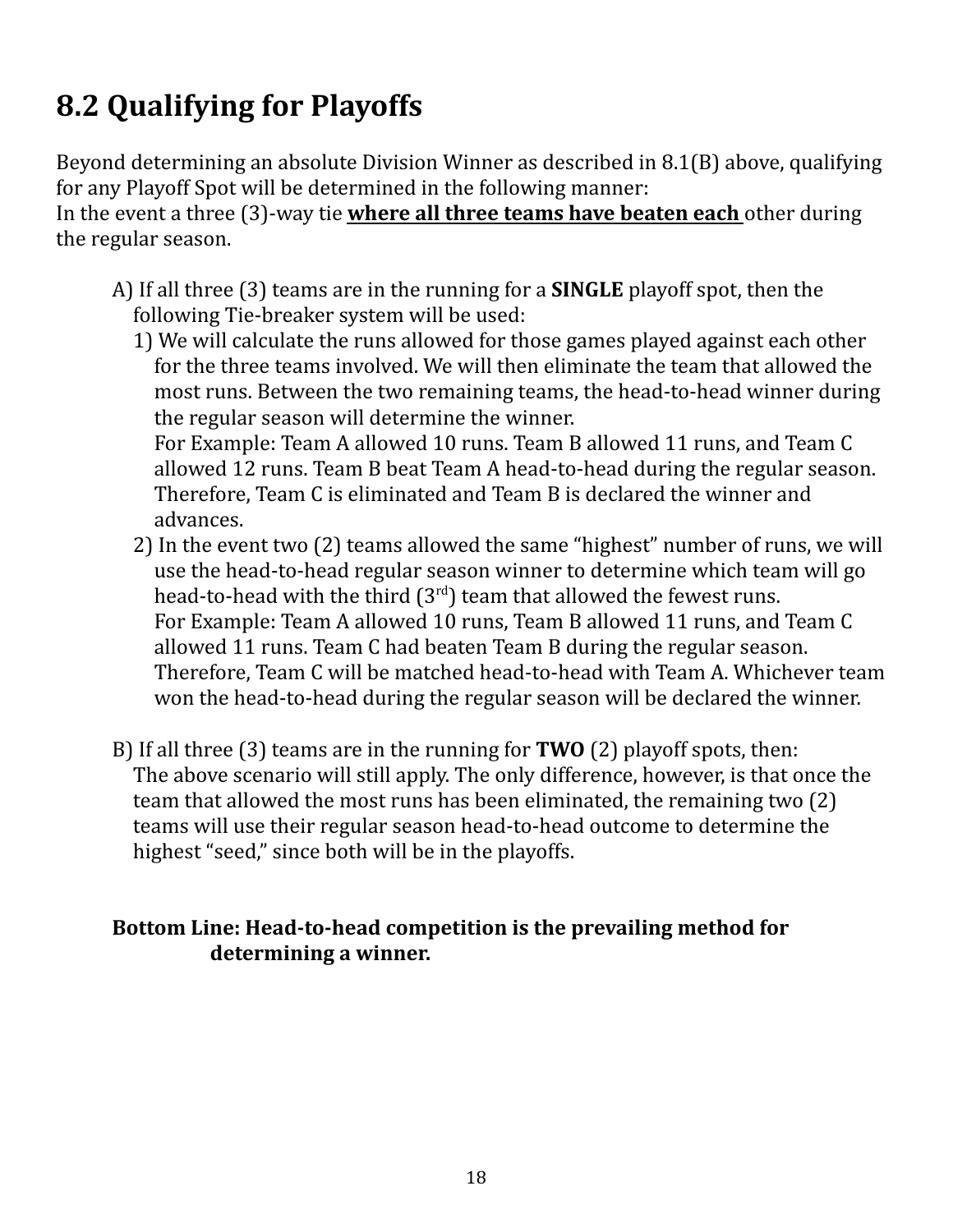# **SECTION 9 – ON FIELD PLAYING RULES**

**IMPORTANT**: The umpires have been instructed to not allow any "deals" between managers when enforcing any rules, or to personally allow any "flexibility" with reference to enforcement. (For instance, umpires should not "turn their backs" to allow the managers to agree to add a player to the lineup card if said player had not been put on the lineup card prior to the first  $(1<sup>st</sup>)$  pitch of the game). Any violations should be reported to the League and/or Chief Umpire.

# **9.1 GAME TIME/TIME LIMITS:**

- A) Game time is the scheduled start time, except for those situations beyond the control of either team or the umpire. For example, if no bases available, or the fields are locked, sprinklers turned on, etc. For any delays due to the latter situations, the umpires will announce the official start time established by the first pitch of the game.. IT IS THE MANAGER'S RESPONSIBILITY TO ENSURE THAT A START TIME HAS BEEN ESTABLISHED.
- B) **The plate umpire for that game will be responsible for the time clock**.
- C) Any game ending in a tie after the regulation time has expired will remain a tie in the standings.
- D) All SDABL games are nine (9) innings unless shortened by the time limit.
- E) In the event of darkness or weather related event that does not allow the game to continue, the game will be considered official if 5 full innings have been played  $(4\frac{1}{2})$ or any part thereof if the home team is ahead) .
- F) The umpires may suspend, cancel or call a game if, in their opinion, the safety of the players are compromised due to rain, darkness, or any other event that may require the game to be stopped;
- G) No new inning shall begin after **3 hours and 15 minutes** from the *actual start time* of the game
- H) Tie Games
	- 1) If time expires and then an inning ends with the score tied, the game ends in a tie.
	- 2) If the  $9<sup>th</sup>$  inning ends with time still on the clock and the score tied additional innings shall be played until either

a) either team has a lead at the end of any inning after the  $9<sup>th</sup>$  inning

b) Rule 9.1(H).1 occurs after the 9<sup>th</sup> inning

- I) Extended Game Time Limits
	- 1. Normal time limit of 3 hours and 15 minutes will apply
	- 2. The game time can be extended under the following circumstances a) 911 is called due to an injury on the field. The game will resume once the injured player has been removed from the playing field confines (outside all fences and/or gates leading to the field)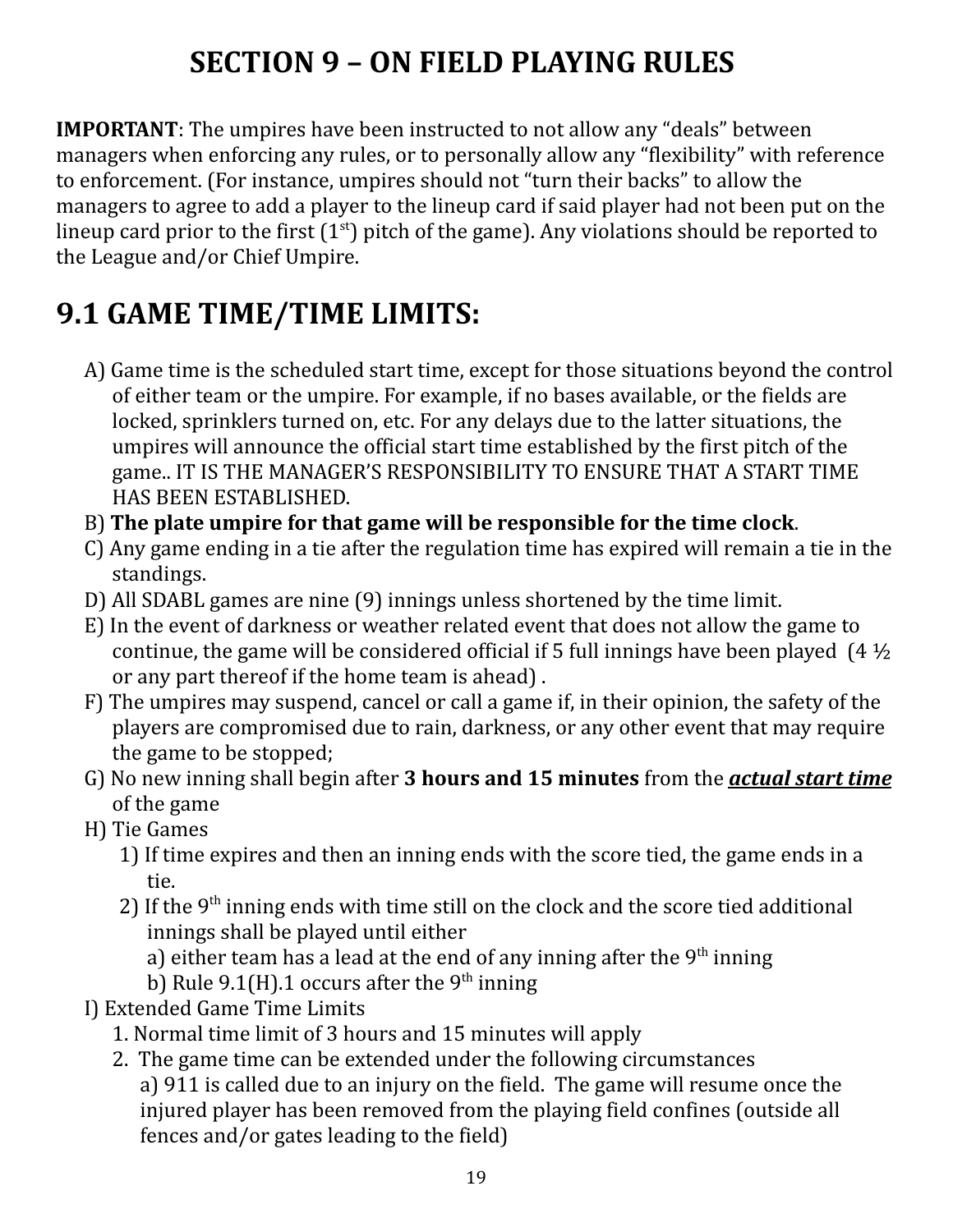- b) The umpires determine that the field has become unsafe
- 3. If the game is to be extended the plate umpire will note the time the game was stopped and announce the new time limit (remaining time) once the game resumes.
- J. Game Time limit for Championship Games is 3 hours 30 minutes.

# **9.2 NINE (9) PLAYER RULE:**

- A) If 9 or more legal and eligible players are present "Holding back" players is not allowed
- B) The batting order must consist of all 9 players (or a minimum of 9 if there are more than 9 players present);
- C) A team must always bat a minimum of 9 players throughout the course of the game if there are 9 (or more) eligible batters present;
- D) All 9 players must play on defense;
- E) If any player is lost for any reason---ejection, injury, or leaving of the premises for any reason and no legal substitute are available then the "hole" created in the batting spot must be counted as an "out" each time it comes up. Eliminating the "hole" in the batting order by "squeezing down" the order to the number of actual batters present *is not allowed*

# **9.3 LESS THAN NINE PLAYER START RULE:**

- A) Teams (one or both) may start and complete any game with any number of players without penalty of forfeit.
- B) All games played and completed with less than nine members on a team will be considered legal;
- C) The team with less than 9 players must always be able to bat all players present at the game.
- D) If any additional player does show up at any point during the game
	- 1) If the team is currently batting, the additional player may be immediately inserted in the first available batting 'hole' in the offensive line up
	- 2) If the team is on defense, the additional player may take the field *only* after the current opposing batter has completed their at-bat;
- E) Regardless of the number of players present for either team, *both* teams are required to pay the umpires.
- F) At the end of any inning (not including the first and second innings) if a team is trailing by 15 or more runs and less than 7 players are actively in the game for that team then the game ends based on a run rule loss.
- G) If both teams have at least 7 eligible players on offense and defense then normal run rule options will be in effect as outlined in rule 9.16(A) and (B).
- H) The team beginning with less than 7 players will become the visiting team regardless what is listed on the schedule. This will allow that team more time for additional players to arrive.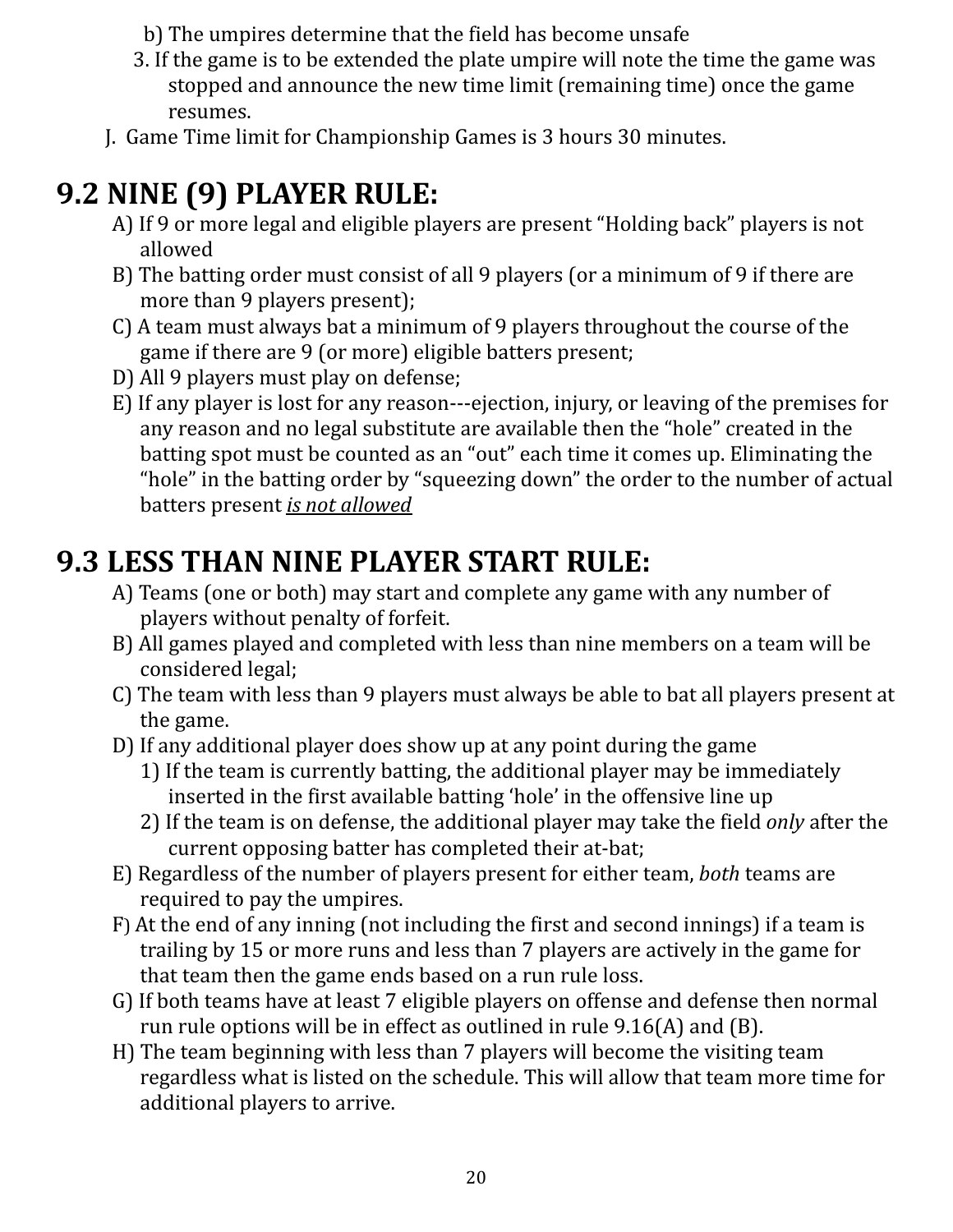#### **9.3 LESS THAN NINE PLAYER START RULE (continued):**

I) Lineup cards **MUST** be filled out a shown below when less than nine players are in the offensive lineup.

| 8 players        | <b>7 Players</b> | <b>6 Players</b> |
|------------------|------------------|------------------|
| 1. Player 1      | 1. Player 1      | 1. Player 1      |
| 2. Player 2      | 2. Player 2      | 2. Player 2      |
| 3. Player 3      | 3. Player 3      | 3. Auto Out      |
| 4. Player 4      | 4. Player 4      | 4. Player 3      |
| 5. Player 5      | 5. Player 5      | 5. Player 4      |
| 6. Player 6      | 6. Player 6      | 6. Auto Out      |
| 7. Player 7      | 7. Player 7      | 7. Player 5      |
| 8. Player 8      | 8. Auto Out      | 8. Player 6      |
| 9. Auto Out      | 9, Auto Out      | 9. Auto Out      |
| <b>5 Players</b> | <b>4 Players</b> | 3 Players        |
| 1. Player 1      | 1. Player 1      | 1. Player 1      |
| 2. Player 2      | 2. Auto Out      | 2. Auto Out      |
| 3. Auto Out      | 3. Player 2      | 3. Player 2      |
| 4. Player 3      | 4. Auto Out      | 4. Auto Out      |
| 5. Player 4      | 5. Player 3      | 5. Player 3      |
| 6. Auto Out      | 6. Auto Out      | 6. Auto Out      |
| 7. Player 5      | 7. Player 4      | 7. Auto Out      |
| 8. Auto Out      | 8. Auto Out      | 8. Auto Out      |
| 9. Auto Out      | 9, Auto Out      | 9. Auto Out      |

J) After the first pitch of the game, if a player shows up they will be placed in the first open "Auto Out" position in the lineup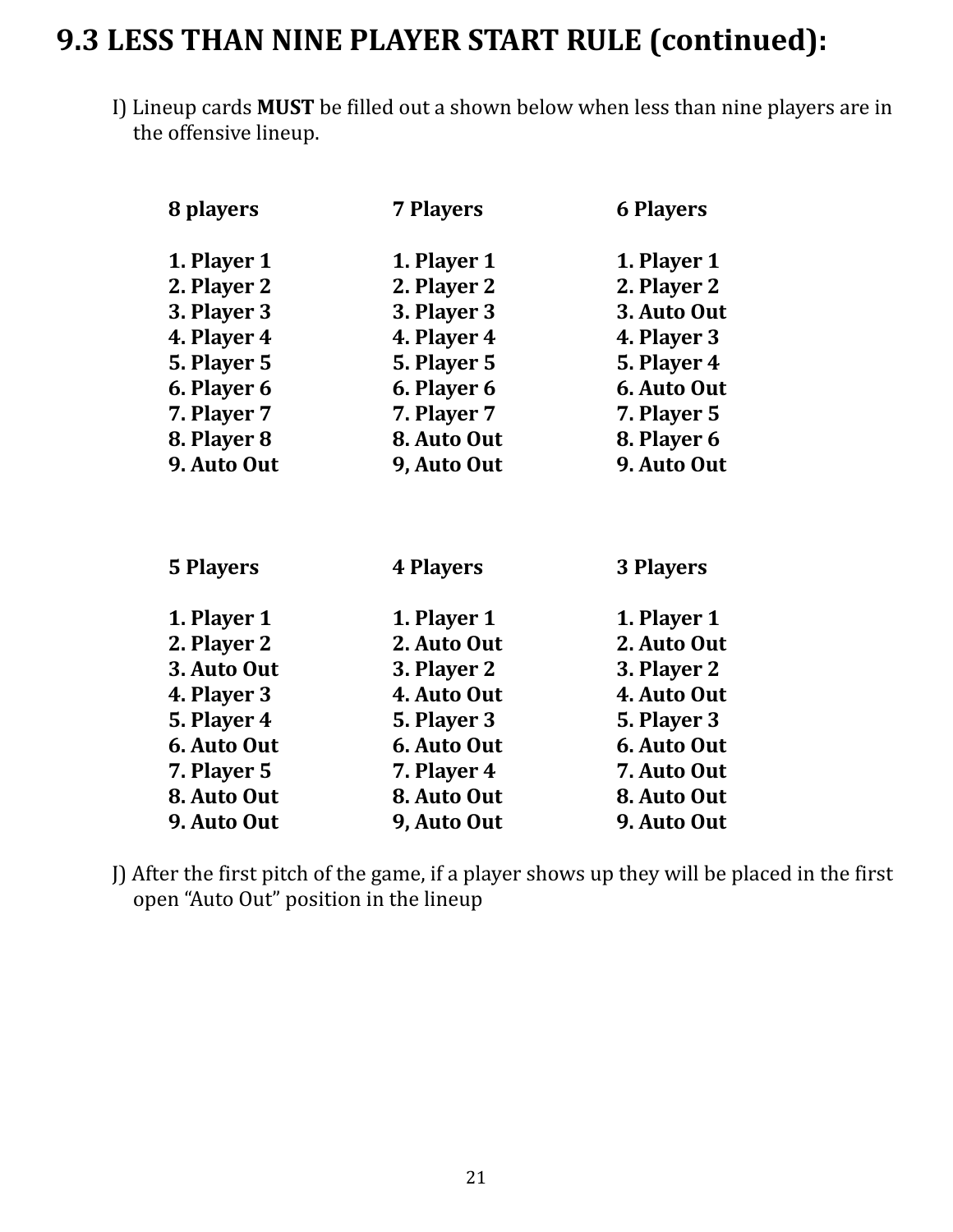## **9.4 Scoring Runs when there is a "Hole" in the Batting Order**

When Rule 9.3 is active during a game and the batter **just previous** to the "Hole" comes up with 1 out already recorded then

- A) The "hole" is counted as an "automatic out."
- B) The "automatic out" however, *will not take place* until all play associated with the batter just previous to the "hole" has stopped.
- C) This situation should be treated as if no "hole" actually existed. Subsequently, all runs should be scored as appropriate.

**EXAMPLE 1**: R3 (runner on  $3<sup>rd</sup>$ ), 1 out. The batter previous to the "hole" comes to the plate and hits a ground ball to the shortstop. R3 runs home, but the shortstop throws to  $1^\text{st}$  to retire the batter-runner. Since that is only the second out, R3 scores. And now that all play has stopped, the "hole" in the batting order is declared as the  $3^{\text{rd}}$  out.

Therefore, there are only two ways to prevent R3 from scoring in the above situation. First, the shortstop would need to throw the ball home to have R3 put out before scoring. Two, the 1<sup>st</sup> baseman, having put-out the batter at first as a result of the shortstop's throw there, would have to subsequently throw home to put-out R3 before he scores.

The only other way to prevent a run from scoring for this type of situation would be to acquire a 3<sup>rd</sup> out before a run scores, such as a legitimate double-play.

**EXAMPLE 2**: R1, R3, 1 out. The batter previous to the "hole" comes to the plate and hits a ground ball to the shortstop. R3 runs home. Meantime, the shortstop throws to  $2^{\text{nd}}$  to retire R1, the 2<sup>nd</sup> baseman throws to 1<sup>st</sup> to retire the batter-runner. Double-play, R3 does not score. Since the 3<sup>rd</sup> out was a "real" out, then the "hole" will become the first out in the following inning.

# **9.5 LINEUP CARDS:**

- A) Lineup cards are to be clear and complete. Any errors must be corrected prior *to the first pitch of the game*
- B) Before the game can begin the plate umpire will check the following
	- 1) Both teams have supplied 3 identical copies of their lineup
	- 2) Line up cards contain
		- a) Last name of each player (minimum) and their respective jersey number
		- b) Last name of each eligible substitute and their respective jersey number
		- c) Identification of all Non-runners (they may be either in the batting order or on the eligible substitute list).
		- d) Identification of the starting Pitchers
		- e) Identification of the team's Manager, whether a valid team member or not.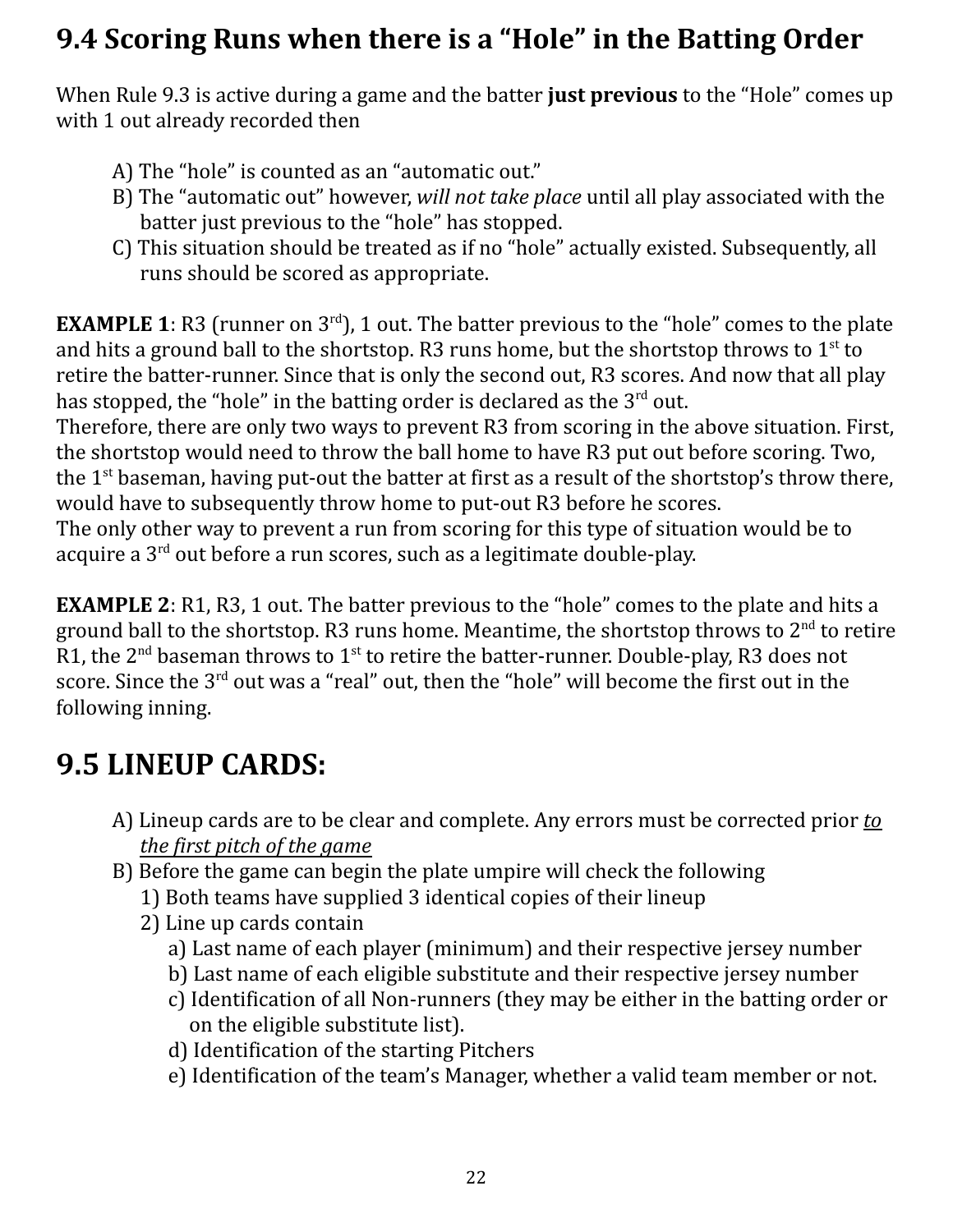- f) While the plate umpire will be checking items 9.5(B)1 and 9.5(B)2(a-e), it is, however, the responsibility of each manager, not the plate umpire, to ensure all this information is not only provided, but that it is correct. No corrections may be made once the first pitch of the game has been thrown.
- C) Any player who arrives after the start of the game and who is not listed on the lineup card will not be allowed to play;
- D) Any player who is participating in a game and is discovered to not have his name listed on the lineup card will be immediately removed from that game, regardless of whether or not he is a valid team member. This discovery is **NOT** grounds for a protest
- E) Managers should notify the plate umpire of all offensive and defensive

substitutions as well as pitching changes when they occur. Failure of the manager to make such notification will result in an unannounced substitution as covered under rule 9.7(A).

- F) The umpires will not allow *exceptions* to rules 9.5(B)2(a-e).
- G) The umpires will not allow any "deals" between managers for allowing corrections to be made to the lineup card information.
- H) No manager will be allowed to request from the umpire that he ask the opposing manager for "permission" to make corrections.
- I) Any umpire who allows changes to any lineup card after the first pitch has been thrown must be reported to the SDABL Chief Umpire at the earliest opportunity.
- J) If an umpire makes lineup card changes not allowed under these rules a protest, may be filed by either team. Upon review of the circumstances the SDABL protest committee may declare a forfeit.

# **9.6 OFFENSIVE LINEUP:**

- A) A team may bat any number of players pursuant to rules 9.2 and 9.3.
- B) Batters may be added to the lineup at any time. The added batters *must* be placed at the bottom of the lineup;
- C) If a team loses an offensive player for any reason and there is no eligible substitute to replace the lost player, then an "out" will be recorded each time the "batting hole" comes up;

# **9.7 SUBSTITUTES/SUBSTITUTIONS**

- A) Substitutes who enter the game unannounced will *not* be grounds for either a protest or an "out" being awarded. **Rather, the substitution will become legal in accordance with the Official Baseball Rules, 3.08(a)(b);**
- B) Once a substitute has been placed into the offensive lineup and subsequently removed, he is no longer an eligible offensive substitute (exception covered under Rule 9.9)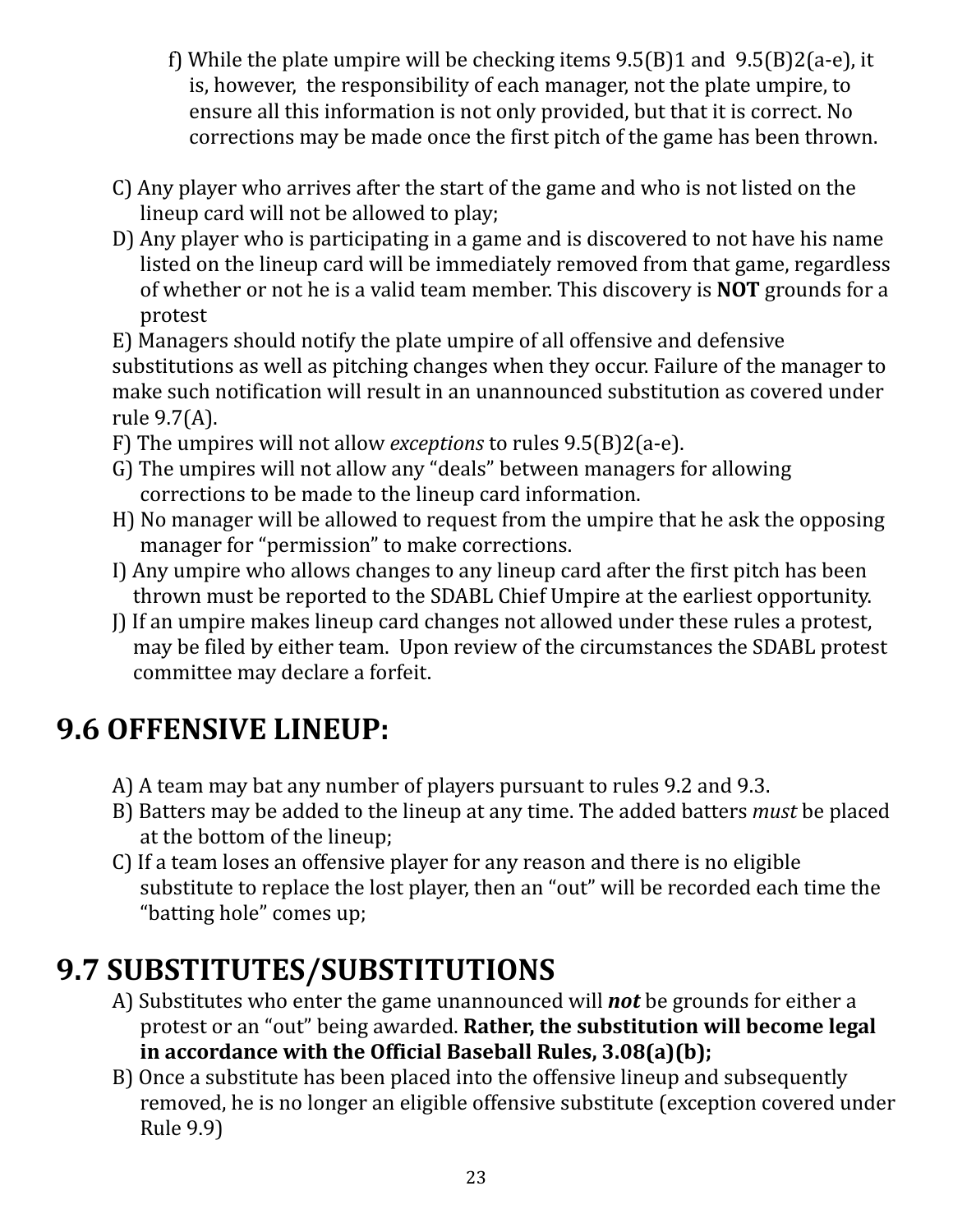- C) An offensive substitute may enter the batting lineup for either a batter or a runner.
- D) An eligible substitute must be available to replace any player who is removed for any reason such as ejection, leaving the premises for personal reasons, or injury*.* Injury substitute exception noted in Rule 9.9.
- E) An *unannounced* Eligible Substitute who comes up to bat immediately after the last batter listed in the Offensive lineup will be considered as having been placed at the *bottom* of the lineup, as opposed to being considered a Substitute for the lead off batter.
- F) An unannounced Eligible Substitute who comes up to bat in the "middle" of the batting order will be considered as having "replaced" the batter who was to follow the previous batter. (For example, if the "2-hole" hitter just batted and is followed to the plate by the unannounced substitute, then this substitute will be considered as having replaced the "3-hole" batter).

## **9.8 INJURED RUNNER SUBSTITUTION RULE:**

- A) Any runner who becomes injured enough to require removal from the game must be replaced at that time in the Offensive Lineup by an Eligible Substitute.
- B) If an Eligible Substitute is not available to replace an injured runner then the last recorded out may run for the injured player until that replacement scores, is called out, or the half-inning ends.
- C) The injured runner, replaced under Rules 9.8(A) or 9.8(B) MAY reenter the game after the injured runners batting position has recorded a 'batting hole" out one time.
- D) Should an injured runner be replaced under Rules 9.8(A) or 9.8(B) and subsequently reach base again they may again be replaced under Rules 9.8(A) or 9.8(B) but then they are no longer allowed to reenter the game offensively or defensively and an out will be recorded each time their turn to bat comes up.

## **9.9 INJURED PLAYER SUBSTITUTION RULE:**

- A) Any player who becomes injured enough to require removal from the game must be replaced at that time in the Offensive Lineup by an Eligible Substitute.
- B) If an Eligible Substitute is not available to replace an injured player then the ineligible substitute (as defined in rule 9.7(B)) most recently removed from the game may be used to replace the injured player
- C) If the injured player sustained the injury while on base as a runner then rule 9.8 will supersede rule 9.9.

## **9.10 "COURTESY" RUNNERS:**

Not allowed for any reason**.**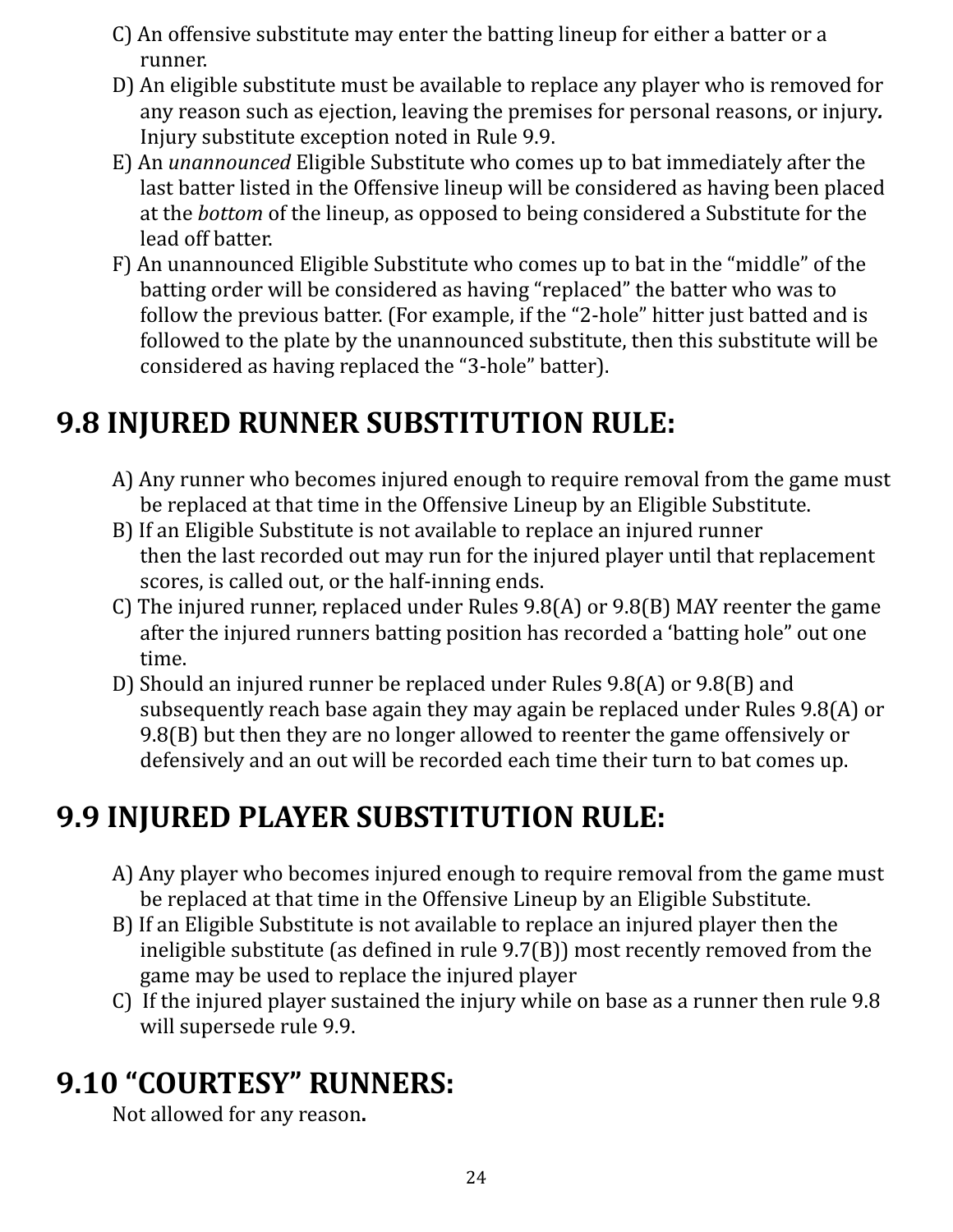# **9.11 EJECTIONS (Risk of Forfeits):**

- A) The ejected player's manager/team will have five (5) minutes to replace the ejected player *with an eligible substitute*.
- B) If an ejected player cannot be replaced by an eligible substitute, then the "hole" created by the ejected player will be counted as an "Out" each time it comes up.

## **9.12 OFFENSIVE STARTER RE-ENTRY RULE**

An Offensive Starter may be removed from the batting lineup and re-entered as many times as desired.

- A) They must always be re-entered into their original batting spot;
- B) They may not be re-entered until their immediate substitute, or a subsequent substitute, has *actually* **batted at least once**. **NOTE**: Merely having placed a substitute into the batting order "by name" alone (for example, as a "pinch" runner who ends up not batting) will not be grounds for starter re-entry;
- 3) Any pinch runner who replaces either the starter or a substitute will be considered "in the batting order" the moment he steps onto the base currently occupied by the player whom he is replacing.

## **9.13 BATTING ORDER**

- A) The MLB Official Rules of baseball, Rule 6.07, applies to all substitutions and the batting order. That is, **it is the manager's responsibility, not the umpire's**, to ensure the proper batter is coming to the plate. The umpire is only responsible for "fixing/punishing" any violations pertaining to this when brought to his attention by the opposing manager. If an Ineligible Substitute, or any out-of-order batter, "slips through the cracks" for any particular at-bat because it has not been brought to the umpire's attention by the opposing manager before the next pitch or play, then that player is "legal" for that particular at-bat.
- B) Managers, if you have a scorekeeper for your team other than yourself or a team member---for instance, wife, girlfriend, mother, whomever --- and your scorekeeper becomes aware that the opposing team is either batting out of order, or is re-entering an ineligible substitute, the scorekeeper *must* inform *you*, the manager, that this is happening so that *you* may bring it to the umpire's attention. According to the official rules of baseball, the umpire can only officially address the issue if either the manager or a member of his team (i.e., a player) brings such situations to his attention.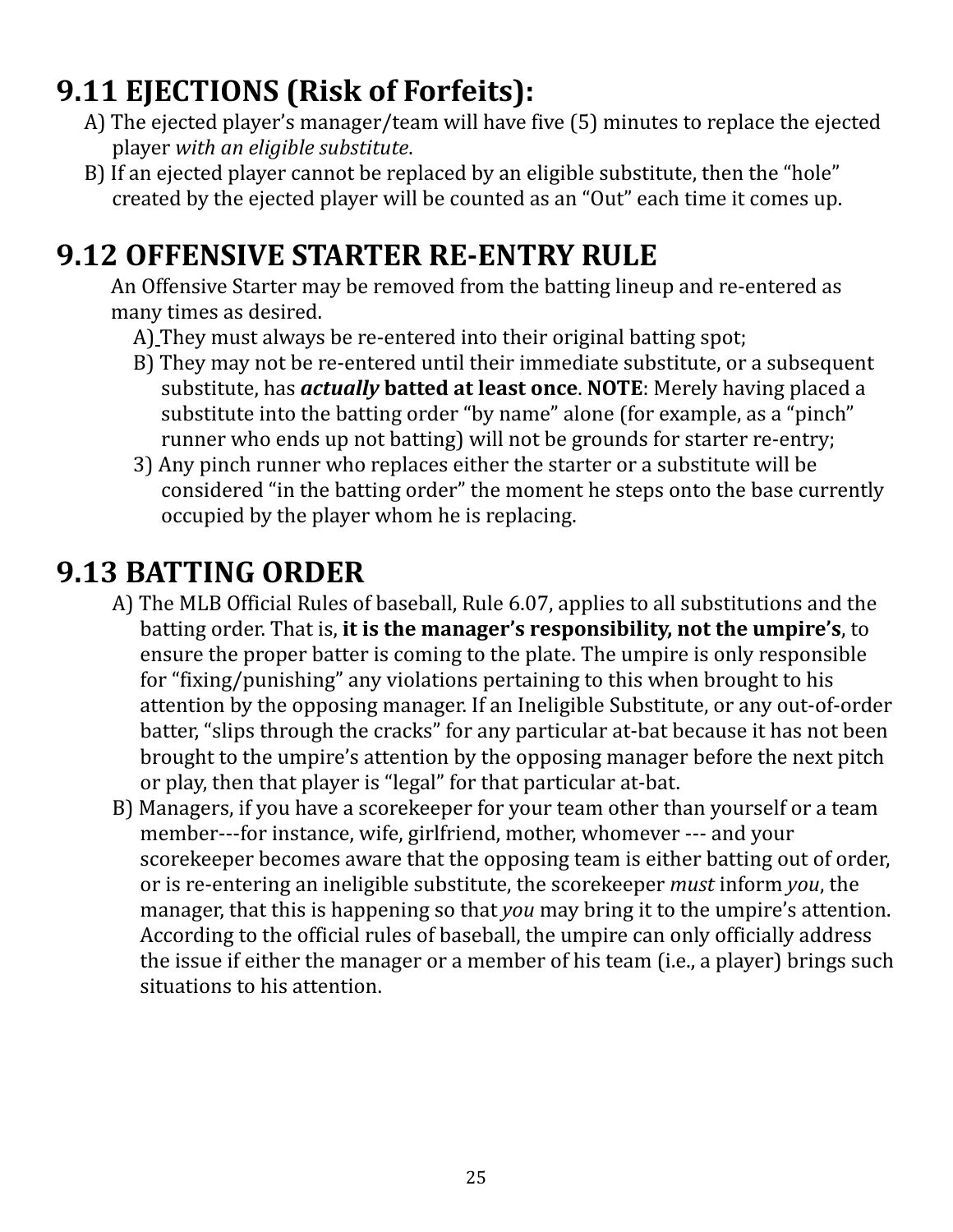# **9.14 NON-RUNNER (NR):**

- A) Any player may have another player run for him provided that:
	- 1. The player just concluded an at bat
	- 2. The player is designated on the line up card as a non-runner
	- 3. A pitch has not been thrown since the non-runner reached base.
- B) Those players who require a runner are designated as non-runners ("NR");
- C) NR status for any player must be designated on the lineup card before the first pitch of the game*.* If you want to run for the catcher they must also have a NR designation. *No player may be designated as a NR once the game has started;*
- D) The replacement runner will be the last **recorded out, and must replace the non-runner before the next pitch to the next batter;**
- E) If the non-runner reaches base in the first  $(1<sup>st</sup>)$  inning before there has been any recorded outs and he wishes to be replaced, then the runner who replaces him *must* be the last batter listed on the Offensive Lineup card;
- F) Being *On Deck is not a valid reason not to run*. If that On Deck player was indeed the last recorded out then he must still replace and run for the NR;
- G) Being Up to Bat is a valid reason not to run. In this case the NR would be replaced by the last recorded out before the current batter;
- H) The "last recorded out" is a player, not a spot in the batting order. A manager may not substitute a player for the player who is running for the non-runner (since that proposed substitute runner did not actually make the last out). If a manager wants a faster runner to run, the substitute must be for the actual NR that just reached base;
- I) The **"starter reentry rule"** and the NR rule work together like this: Even though a starter (who made the last recorded out) had been replaced by a pinch hitter in the line up, if a NR who bats in the spot (after that pinch hitter) reaches base, the original starter who made that last out must come off the bench an replace the NR. In example: Mike is the starter in the #2 hole, Mark is in the #6 hole and is a NR, Mike makes an out first time through. Second time through Mike's manager pinch hits for him with Jim who walks. Mark the NR makes base. Every batter between Mark and the #2 hole makes base. Mike would then have to come off the bench and run for Mark since he was the actual last recorded out, it would not drop to the last recorded out before Mike. This would not mean Mike is reentering for Jim in the batting order.
- J) There is no "Use it or Lose it" requirement pertaining to non-runners. That is, if a non-runner chooses to run for himself during a specific at bat in which he reaches base safely (and once committed he may not be change his mind), he does not lose his non-runner status for any subsequent at-bats in which he may desire a runner.
- K) The number of Non-Runners allowed for each team in each division is as follows:
	- 1) 18+ --- 2 non-runners.
	- 2) 25+ --- 3 non-runners
	- 3) 35+/45+/53+ --4 non-runners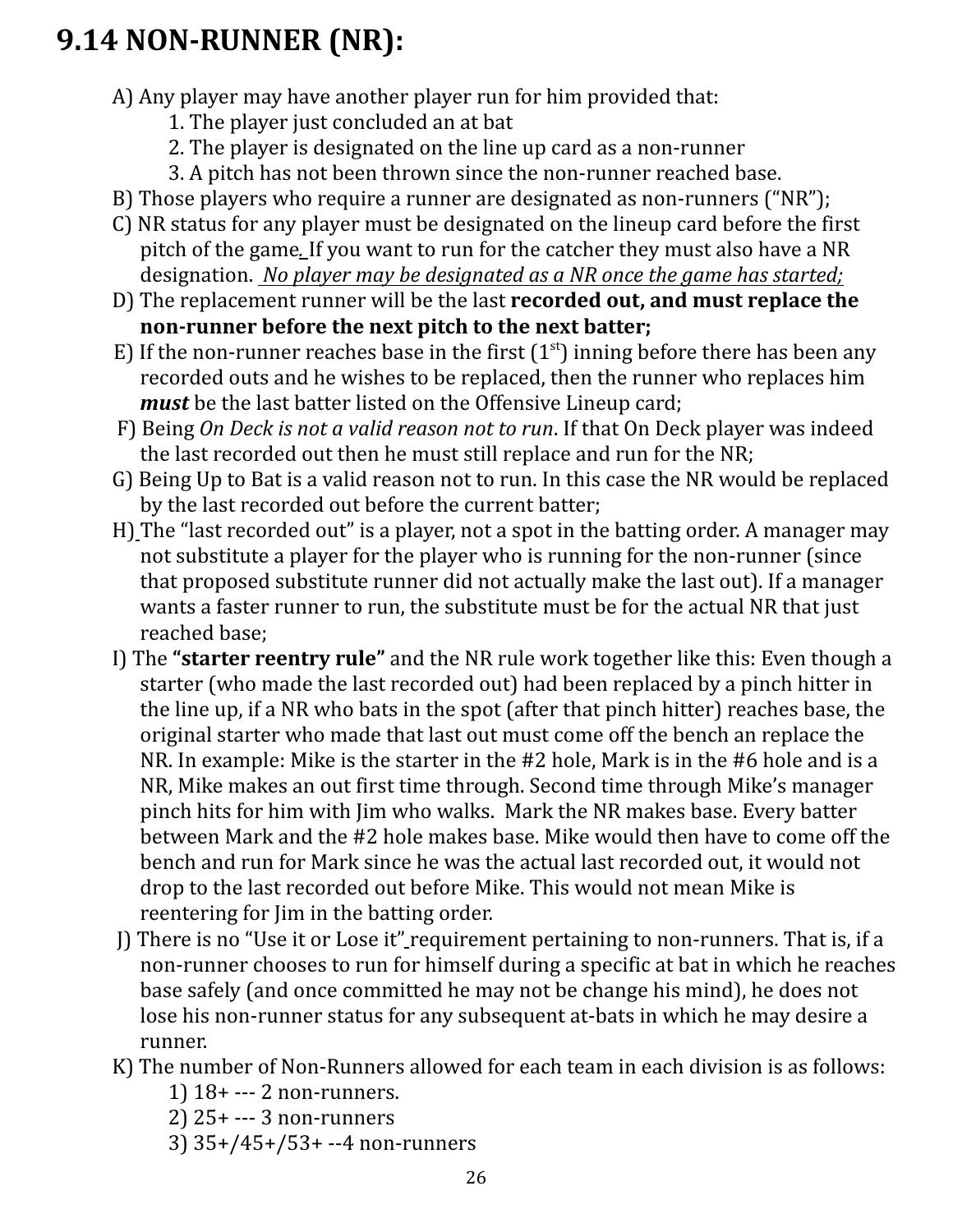- L) In the event that an incorrect runner is put into run for the Non-Runner---either inadvertently or purposely---this *will not* be ground for anything other than replacing the incorrect runner with the correct runner. (An "incorrect" runner for this situation is defined as any player who *is* currently in the Offensive Lineup, but who *was not* the last recorded out). This holds true even if the incorrect runner has advanced to a base beyond the base he originally acquired for the Non-Runner. That is, if the Non-Runner had gotten a single and was replaced at 1st by the incorrect runner, who has now advanced to 3rd by whatever means, the correct runner will simply replace the incorrect runner if the opposing manager brings it to the attention of the umpire. If an incorrect runner does end up scoring before an opposing manager has brought the issue up to the umpire, the run will still count.
- M) If a non-runner is replaced by a pinch-runner ---either inadvertently or purposely---then the non-runner will be considered out of the Offensive Lineup and the pinch-runner will be considered in the Offensive Lineup pursuant to the Substitution Rule.
- N) NON-RUNNER/LAST-RECORDED-OUT SUBSTITUTIONS: When a Non-Runner has been replaced by the player who is the last-recorded-out and the Offensive Manager decides to make an immediate substitution, the manager **may declare that he is substituting for the last-recorded-out player as opposed to the Non-Runner himself**. This allows the manager to keep the Non-Runner in the Offensive Lineup. At the same time, it must be understood this substitution places the pinch-runner into the batting lineup and removes the last-recorded-out player being substituted for. All applicable Re-entry rules will apply to the removed player. Confused yet?

# **9.15 DEFENSIVE LINEUP AND PITCHERS**

A) Defensive Substitutions:

1) A team may substitute freely and as many times as desired for all defensive positions *except the pitcher*. (See below);

2) Defensive positions are not required to be listed on the lineup card.

- B) Pitcher Re-Entry Rule: (Not related to the Offensive Re-Entry rule above).
	- 1) Any pitcher (starter or reliever), once removed as pitcher, may be re-entered to pitch during the same inning or in a subsequent inning only *once* per game.
	- 2) Regardless of the situation, all pitchers must comply with Rule 3.05(b) of the Official Baseball Rules. That is, any pitcher must pitch to a batter until that batter completes his at-bat before he may be removed as pitcher. The only exception is if the pitcher becomes injured.
	- 3) If any pitcher is removed as pitcher with the intention of having him return as pitcher, he is not required to stay on the field to play another defensive position in order to return as pitcher.
	- 4) Any violation of this pitcher's rule does not create a forfeit situation. The only consequence upon discovering that a player is pitching illegally will be to remove that player from the mound. He may, however, remain in the game and play another position.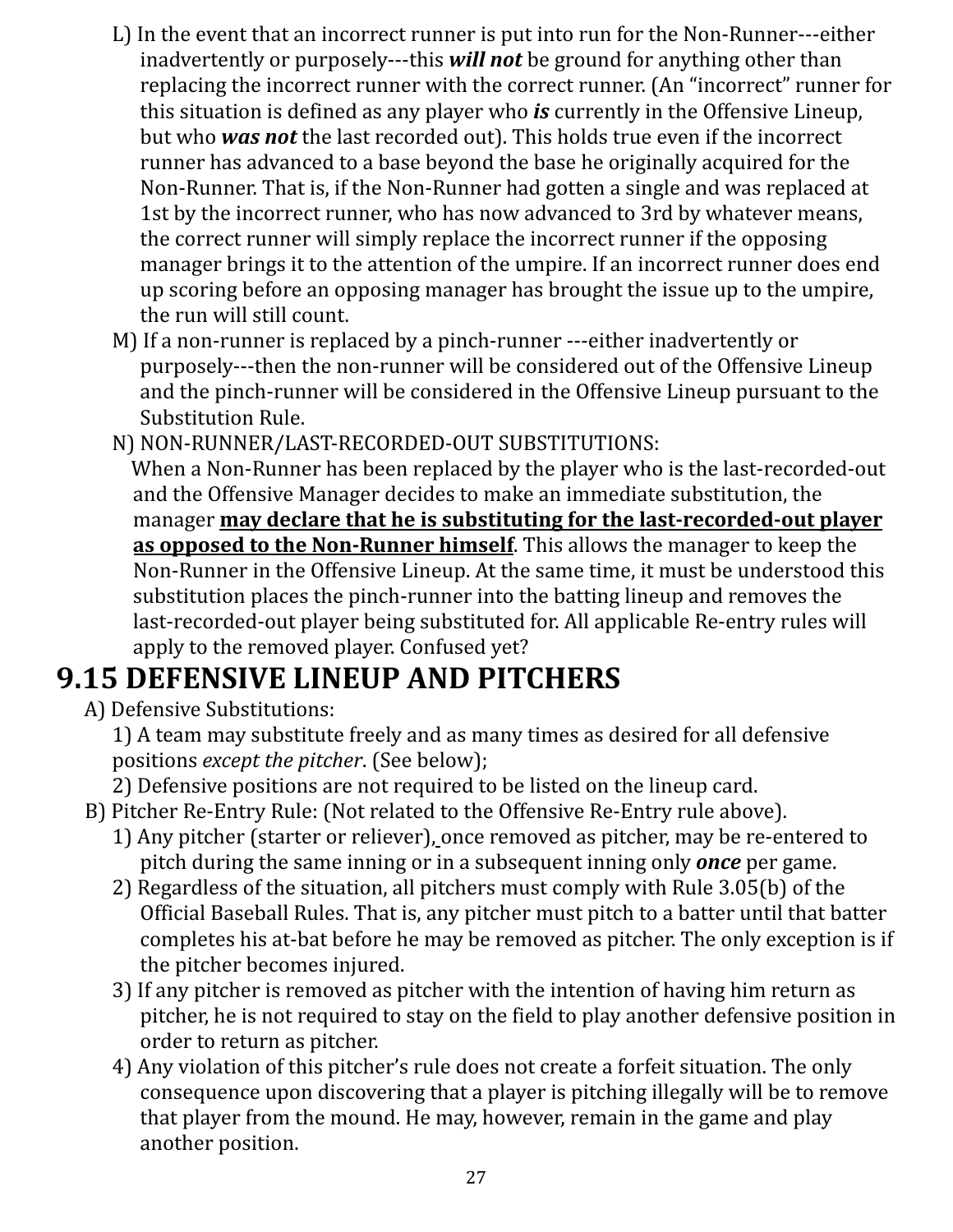# **9.16 RUN RULE ("MERCY" RULE):**

- A) If there is a 12 run differential at the end of seven (7) innings (6  $\frac{1}{2}$  if the home team is ahead), the game will be ruled final at this point;
- B) If there is a 15 run differential at the end of five (5) innings (4  $\frac{1}{2}$  if the home team is ahead), the losing team as the option to end the game.
- C) For Championship Games if there is a 15 run differential at the end of seven (7) innings (6  $\frac{1}{2}$  if the home team is ahead), the game will be final at this point.

# **9.17 KEEPING SCORE:**

- A) The Home Team's scorebook will be considered the official book during any specific game.
- B) The Visiting Team scorebook should be compared with the Home Team scorebook after each half inning to avoid discrepancies over the score;
- C) The plate umpire is also responsible for keeping track of the score, both teams should check with the plate umpire after each half inning to verify the number of runs scored.
- D) Both the Home and Visiting Team's scorebooks (or copies) must be presented to the SDABL Protest Board upon request, if applicable. If there are any conflicts between the two books, as well as with the plate umpire's own version of the score, the Home Team's scorebook will be considered official. (The SDABL Protest Board, however, still retains the right to make a final decision based on the evidence presented).

## **9.18 INTENTIONAL WALKS:**

If a team desires to issue an intentional walk to a batter the defensive pitcher is required to throw four balls to the batter they want to walk intentionally.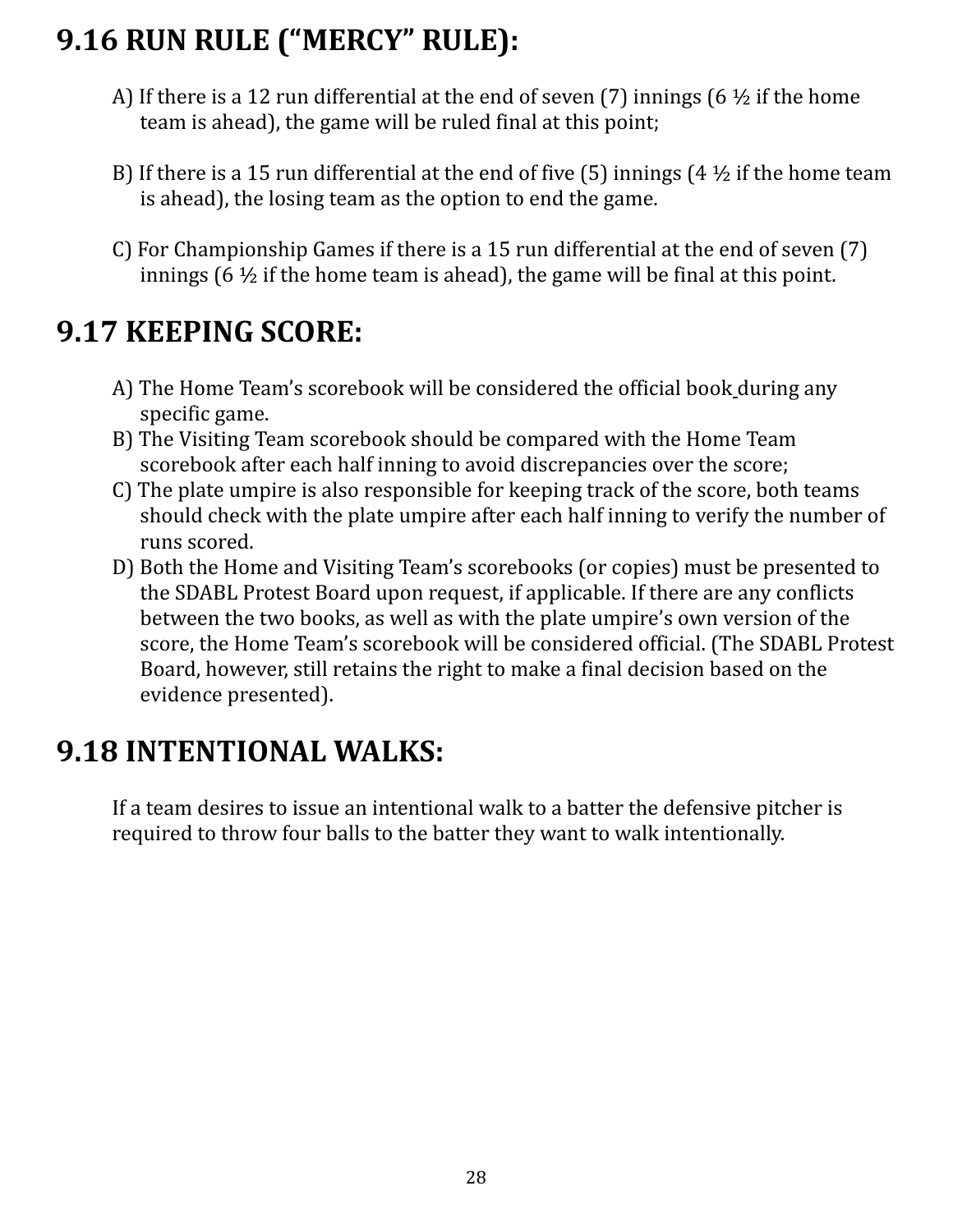# **9.19 RAIN-OUT POLICY:**

- A) Any game stopped due to rain will be considered officially completed after five (5) full innings, or  $4\frac{1}{2}$  if the home team is ahead.
- B) Any game stopped due to rain that does not complete five (5) full innings, or 4  $\frac{1}{2}$  if the home team is ahead will be suspended and the league will determine if the game will be replayed or continued from the point of suspension.
- C) If any game must be stopped during any portion of any inning after 5 full innings have been played, the score will revert back to the last complete inning played (unless the home team is ahead or has gone ahead during the inning in which the game was stopped). This is in accordance with Official Baseball Rules, 4.10 (c) (1).
- D) All efforts will be made to postpone games no later than 6:30 PM the evening prior to the game. In the event of additional inclement weather, however, managers should check the League phone number or web site prior to their games;
- E) If a game has been postponed, the League President will post a message on the League phone and/or Emergency Game Day phone's answering machine announcing the postponement;
- F If a scheduled game is *not* postponed, or a message has not been left, both teams must assume the game will be played and must therefore show up at the field to prevent a possible forfeit
- G) If the field is unplayable, *both umpires* will make the decision at that time---*not* the managers;
- H) The Umpires have been instructed to wait at least 30 minutes if it appears there may be a favorable change in weather conditions to allow play.

**Note 1:** Since umpires may be subject to suspension for starting a game on a field that is unplayable, managers are encouraged to refrain from "pressuring" the umpires to start a game.

**Note 2**: If an umpire has started a game that (obviously) should not be started, then suspends play shortly thereafter for the (obvious) intention of merely collecting a game fee, managers should report this to the SDABL Chief Umpire immediately.

**SPECIAL NOTE:** The SDABL will make every reasonable attempt to reschedule rained out games.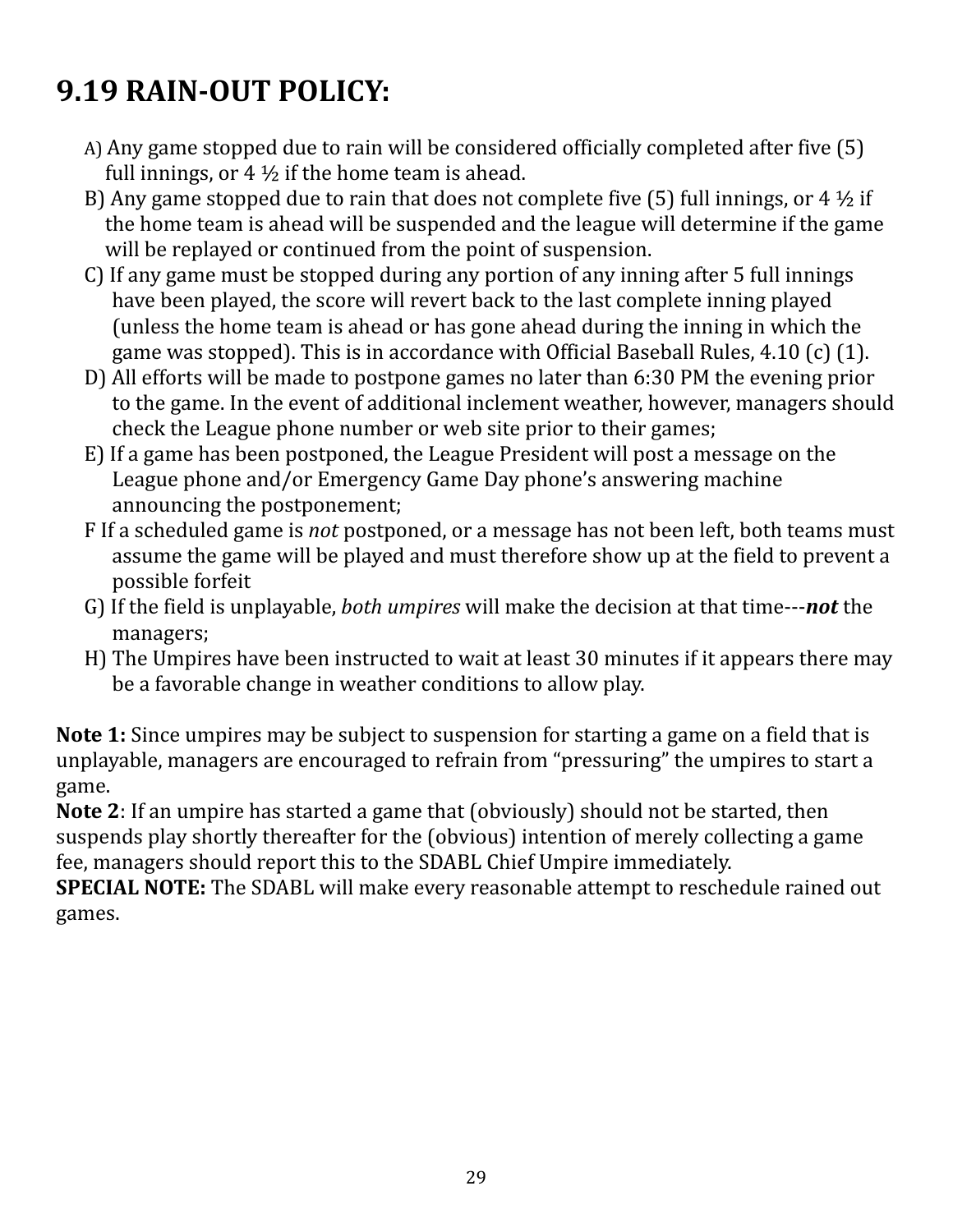# **9.20 FORCE-PLAY SLIDE RULE:**

The Force-Play Slide Rule is not a "Must Slide Rule". The purpose of this rule, as with the SDABL No Collision Rule below, is to prevent injury with respect to those plays that may encourage the "taking out" of a defensive player during a force and/or double-play situation. Basically, this rule dictates that the runner must slide directly into any base for the just mentioned situations**. Simply being able to get just a hand on the base while a "body's length away" for the purpose of breaking up a double-play will not be allowed.** The rule in its entirety is as follows:

On any force play, the runner must slide on the ground and in a direct line between the two bases.

Exception --- A runner need not slide directly into a base as along as the runner slides or runs (while standing) in a direction away from the fielder to avoid making contact or altering the play/throw of the fielder.

1) "On the ground" means either a head-first slide or a slide with one leg and buttock on the ground.

2) "Directly into a base" means the runner's entire body (feet, legs, trunk and arms) must stay in a straight line between the bases.

**NOTE 1:** If a runner goes into a base standing up and does not make contact or alter the play of the defensive player, interference shall not be called.

#### **Contact with a fielder is legal and interference shall not be called if the runner:**

1) Makes a legal slide directly to the base, or

2) Is on the ground at the time of contact and the fielder moves directly down the line between the two bases to attempt a play.

3) Makes a legal slide and makes contact with a defensive player who is on or over, but not beyond, the base.

**NOTE 2:** When the base runner slides beyond the base, but

(1) does not make contact with the defensive player **AND**

(2) does not alter the play of the defensive player

then interference shall not be called.

#### **Actions by a runner are illegal and interference shall be called if:**

1) The runner slides or runs out of the base line in the direction of the fielder;

2) The runner uses a rolling, cross-body or pop-up slide and either makes contact with or alters the play of a fielder;

3) The runner's raised leg makes contact higher than the fielder's knee when in a standing position;

4) *The runner goes beyond the base and either makes contact with or alters the play of the fielder;*

#### **NOTE 3: 'Beyond the base" means any part of the offensive player's body makes contact with or alters the play of the fielder beyond the base.**

5) The runner slashes or kicks the fielder with either leg;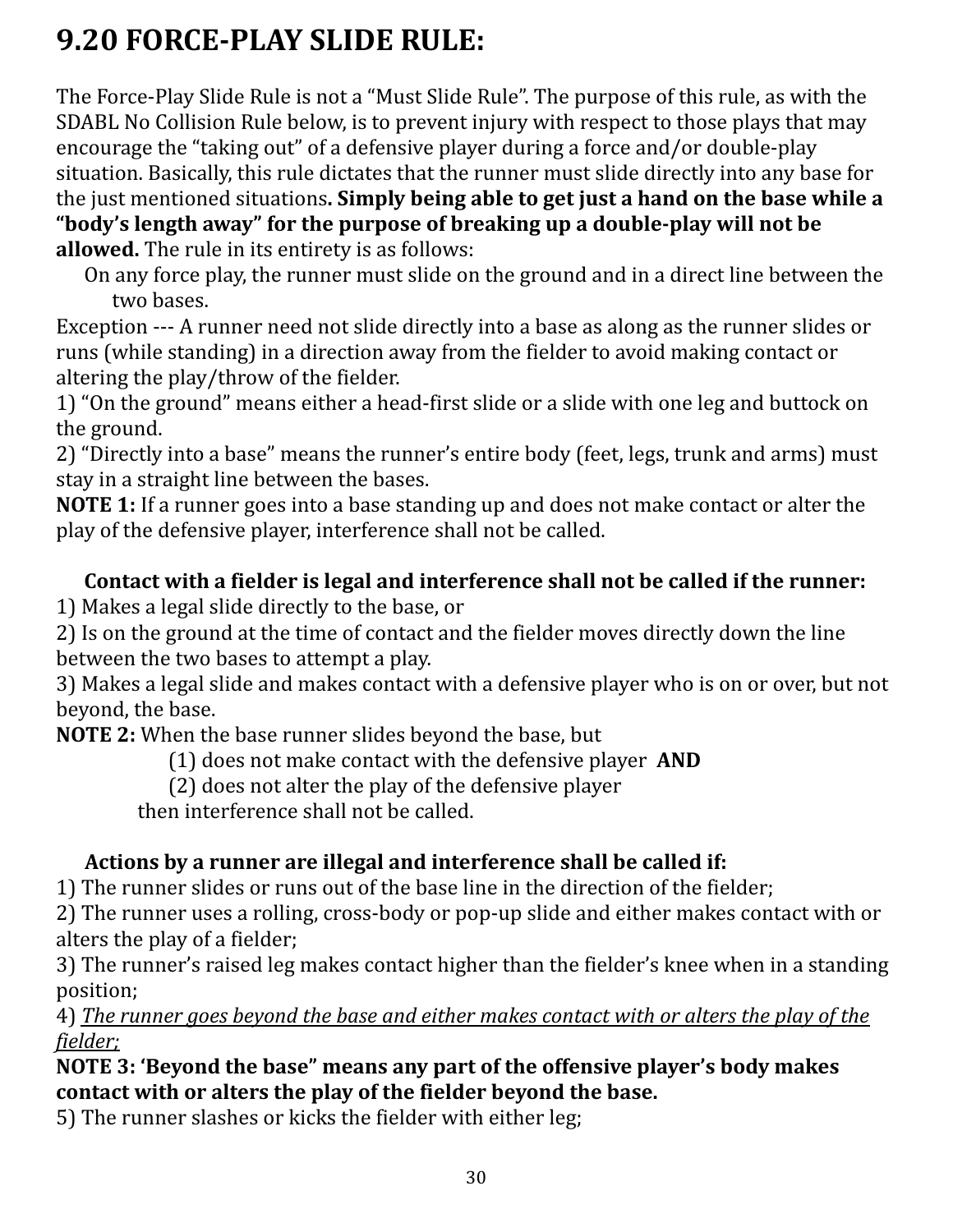6) The runner illegally slides toward or contacts the fielder even if the fielder makes no attempt to throw to complete a play.

7. When the base runner slides beyond the base, but

- 1) does make contact with the defensive player OR
- 2) does alter the play of the defensive player

then interference will be called.

#### **• PENALTY for 1 -6 in (c) above:**

1) With less than two outs, the batter-runner, as well as the interfering runner, shall be declared out and no other runners are allowed to advance or score. (Ball becomes dead). 2) With two outs, the interfering runner shall be declared out and no other runner(s) allowed to advance or score.

3) If the runner's slide or collision is flagrant, the runner shall be ejected from the game. **NOTE 4:** If the bases are loaded with no outs, a double-play attempt is made, and interference is called, all other runners must return to the bases the occupied at the time of the pitch.

**NOTE 5:** On a force play, with a two-man umpiring system, if the plate umpire does not have a potential play at the plate, he should move toward the base to observe the runner going into second or third base. In this situation, the base umpire must follow the throw and may not see the true effect of the lead runner's actions.

# **9.21 NO COLLISION RULE**

With 18 players and a baseball being thrown around collisions are inevitable byproducts of playing baseball. The SDABL's goal is to minimize those collisions. Towards that end the following guidelines and penalties are an integral part of all SDABL games.

- 1. If a defensive player has the ball and is waiting to make a tag the runner must
	- a. Give himself up **OR**
	- b. Execute a legal slide directly towards the base (initiating a slide in the immediate vicinity of a base in NOT considered a legal slide) **OR**
	- c. Run around the fielder

If the runner fails to execute any of the above options and contact is made with the field and the umpire judges that the contact could have been reasonably avoided the runner **WILL** be called out and is subject to ejection if the umpire feels the contact was severe.

- 2. If a defensive player is in the base path and does not have the ball the runner must
	- a. Execute a legal slide directly towards the base (initiating a slide in the immediate vicinity of a base in NOT considered a legal slide) **OR**
	- b. Run around the fielder **OR**
	- c. Stop running prior to making contact with the fielder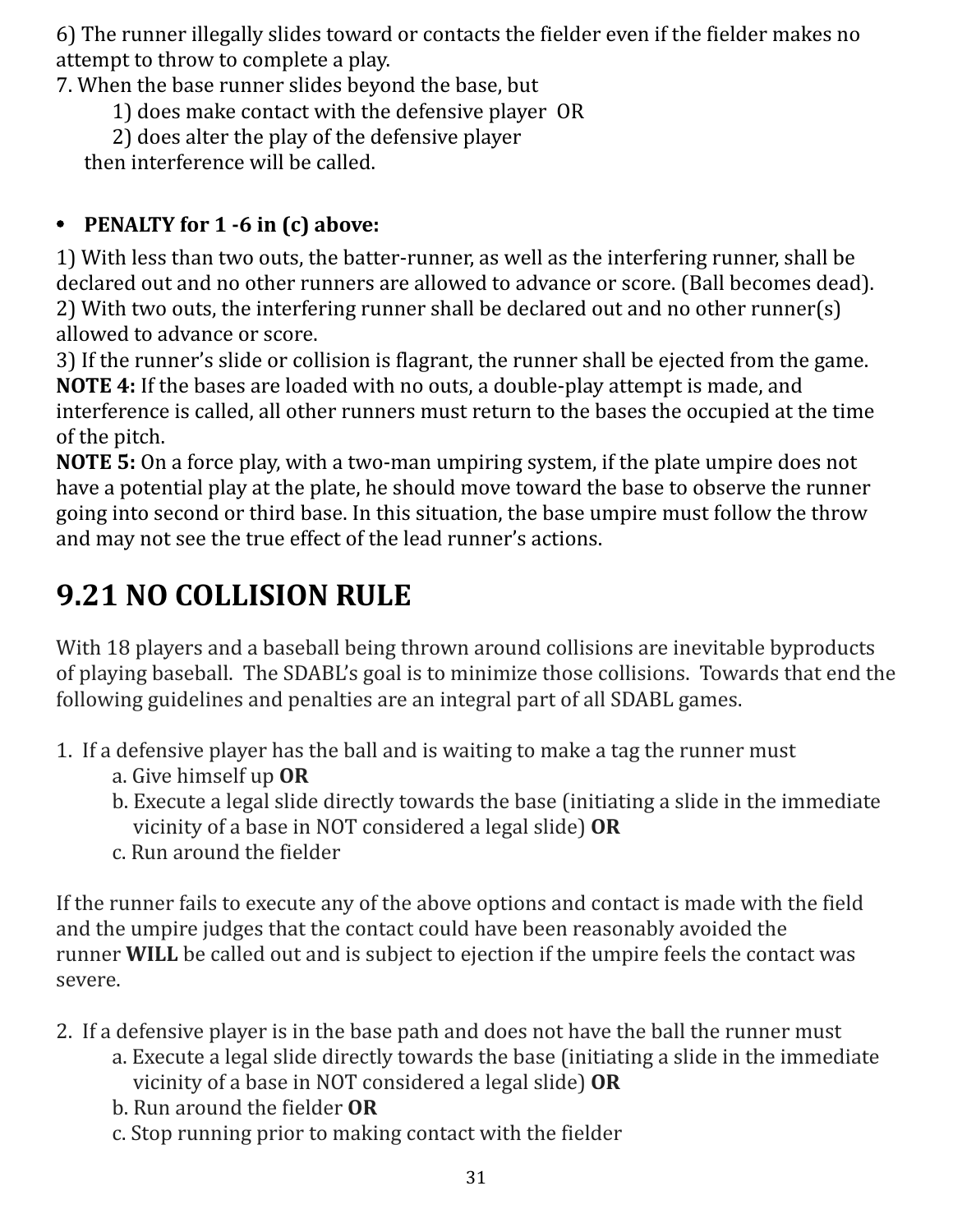If the runner executes any one of the three options they will be awarded the base on an obstruction call (since the fielder did not have the ball and was in the base path). If the runner makes contact with the fielder and the umpire judges that the contact could have been reasonably avoided then the runner **WILL** be called out and is subject to ejection if the umpire feels the contact was severe.

Notes: When an Umpire is making a ruling, intent on the part of the runner is **NOT** a deciding factor. The judgment on the part of the umpire is solely based on whether or not they feel that the runner had a reasonable opportunity to avoid the contact. If the umpire feels the runner **DID** have a reasonable opportunity to avoid the contact and contact was still made then the penalties as outlined above **WILL** be enforced.

3. Train wrecks. The term train wreck describes a play in which all participants were executing within both the spirit and letter of the rules and at the last possible moment the situation changed and a collision occurred.

Example 1. Batting running to first, directly towards the bag, first basemen on the bag stretched out towards short waiting for the throw. Throw is offline and takes the first basemen into the base path as ball and runner both arrive. Collision occurs. This is a train wreck. Everyone was doing their job and no one is a fault. The ultimate result of the play, safe or out will stand with no penalties.

Example 2. Runner running towards home. Catcher is in front of the plate waiting for the throw. Throw is offline and takes the catcher well up the line towards third base. Collision occurs. The runner was not near enough to the plate to have initiated a slide and all of a sudden the catcher is in his way trying to catch the errant throw. Again, everyone was doing their job and no one is a fault. The ultimate result of the play, safe or out will stand with no penalties.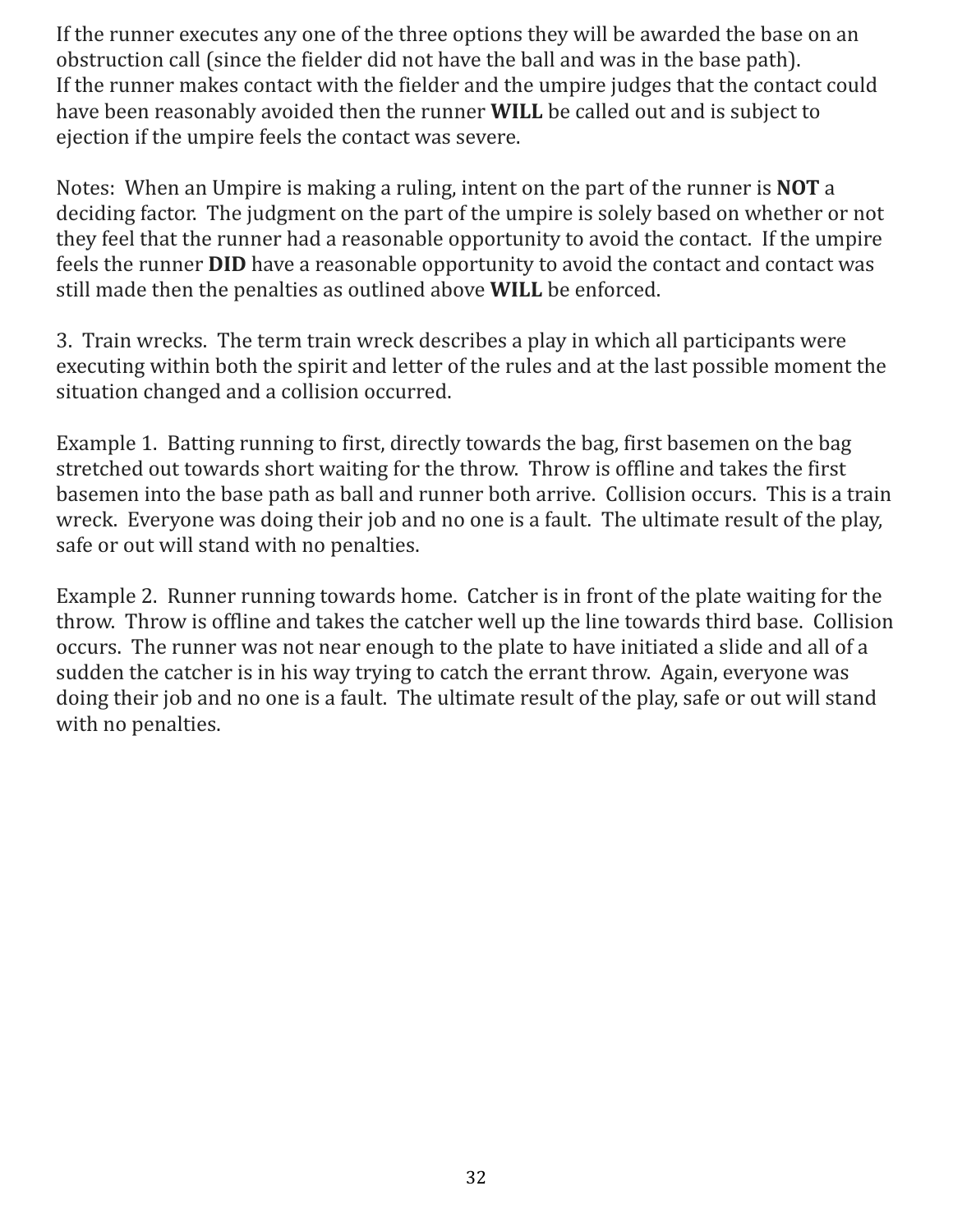# **9.22 OBSTRUCTION**

- A) No defensive player may block the path of any runner if the defensive player does not have possession of the ball.
- B) If a defensive player is blocking the path of a runner without possession of the ball the umpire will indicate that obstruction has occurred.
- C) When obstruction has been called by the umpire
	- 1. If no play is being made on the obstructed runner the ball will remain alive and the obstructed runner and all other runners may continue to advance at their own risk. After all play has stopped the umpire will determine what base the obstructed runner will be awarded.
		- a) If the obstructed runner attempted to advance beyond the base the umpire judges to be awarded and is subsequently called out the out will stand.
		- b) If the obstructed runner safely advances to a base beyond the base the umpire judges to be warded the obstructed runner will be allowed to remain a the further base.
	- 2. If a play is being made as the runner is obstructed the ball will immediately be dead. The obstructed runner will be awarded at least one base beyond the last base legally touched. All other runners, if forced by the placement of the obstructed runner, will also advance.

**NOTE:** Rule 9.20 deals with collisions caused by the offensive player. Rule 9.21 deals will obstruction caused by the defensive player. There will be times when an offensive player collides with a defensive player and the defensive player does not have the ball. If the umpire judges that the actions of both players was non-deliberate and unavoidable then no penalties will be enforced, rather the actual outcome of the play (out or safe) will stand.

#### **Examples:**

A) Runner trying to score and the throw takes the catcher up the third baseline towards third. A collision occurs between the catcher and the runner. No penalty.

B) Batter-runner running to first and the throw takes the first basemen up the first baseline towards home. A collision occurs between the batter-runner and the first basemen. No penalty.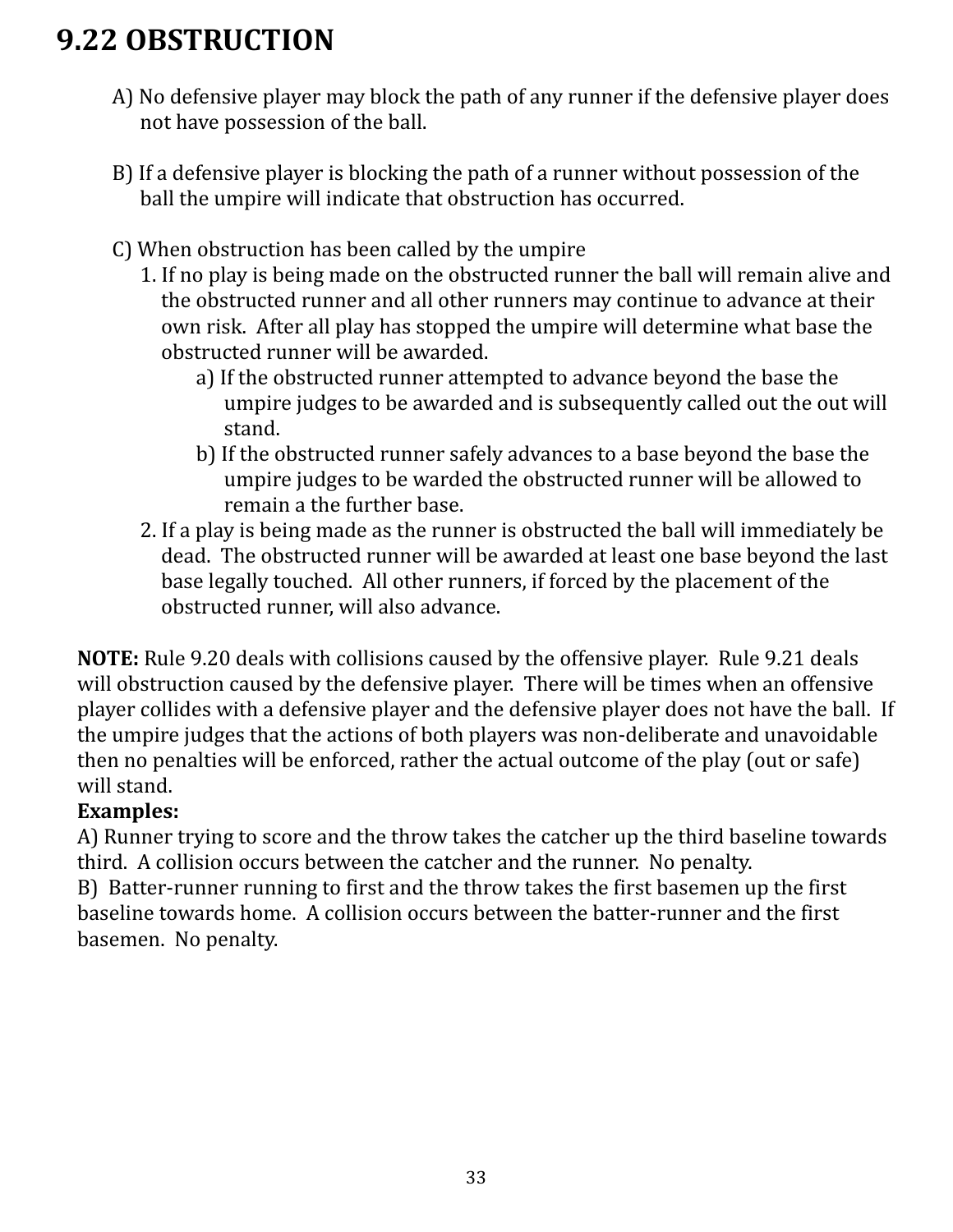## **9.23 Championship Game Special Rules**

- A) if there is a 15 run differential at the end of seven (7) innings (6  $\frac{1}{2}$  if the home team is ahead), the game will be rules final at this point.
- B) Time Limit is 3 hours and 30 minutes.
- C) All Scores and games must be complete with no pending protests allowed after the game

1) Each manager will have until the conclusion of the third innings to challenge any player he feels is not eligible due to not being properly registered.

D. If a manager feels that an opposing player has not played in the required number of games to be eligible the manager must use the following process to challenge the player(s)

1. Contact your commissioner via email and inform him of the players you wish to challenge.

2. The email must be received 48 hours prior to the scheduled start time of the game. This will allow time for the commissioner to research the challenge.

E) Any questions, protests, and roster challenges will be decided by the commissioner in attendance at the game. The commissioner's decision(s) are final and will not be subject to a further challenge.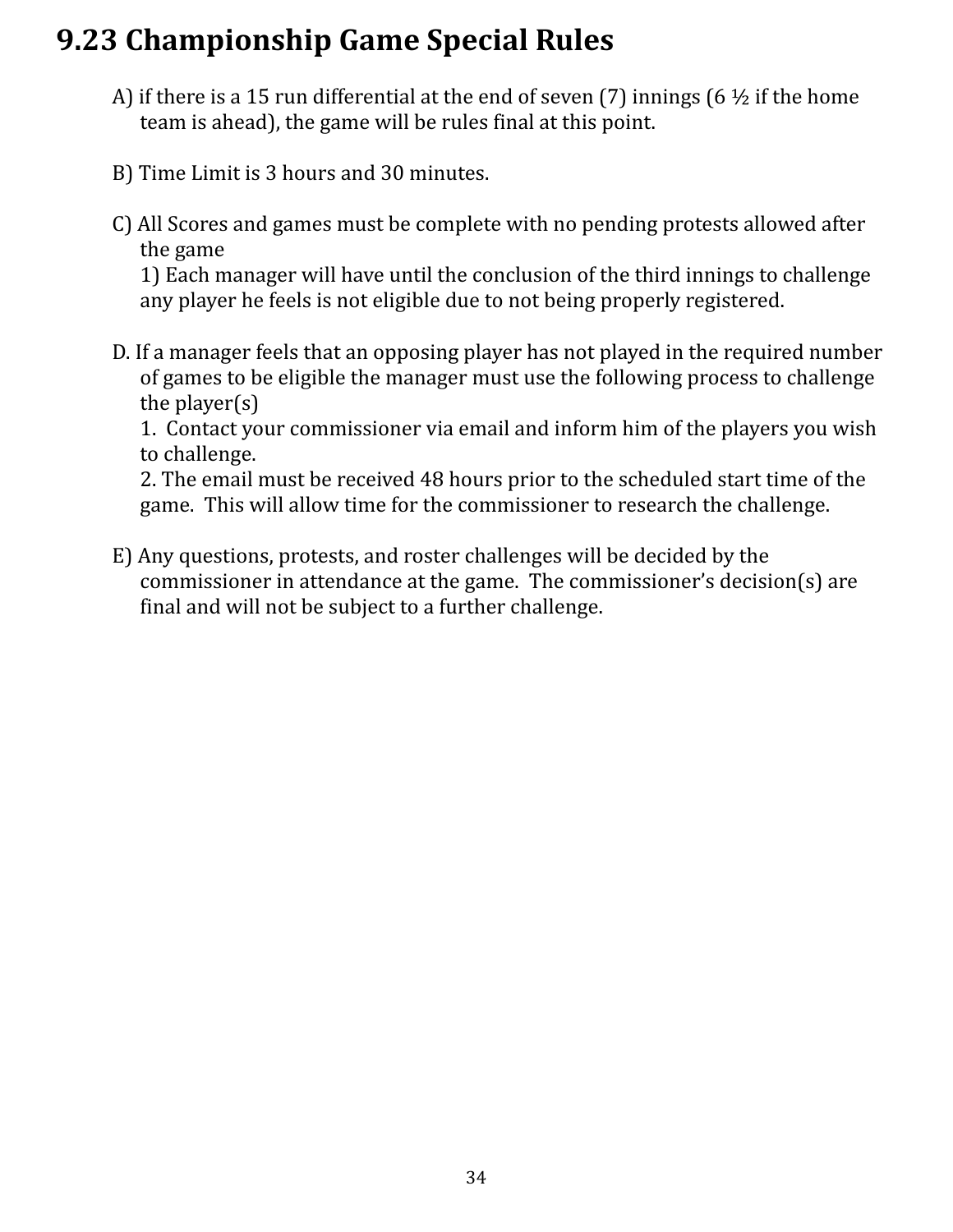# **SECTION 10 FIELDS**

Please keep in mind that the use of all high school fields is a privilege, *not* a right. That is, even though the SDABL pays for the use of high school fields, no high school administration or individual high school coach is *obligated* to allow us to use their fields. Therefore, in order to continue our privileges we must ensure that no field is abused or left in an unplayable condition after its use.

Keep the following in mind….

- **A) IMPORTANT:** IF A FIELD IS WET, DO NOT HAUL DIRT OR ANY OTHER MATERIAL ON OR OFF A FIELD TO MAKE IT PLAYABLE. IF A FIELD IS WET, DO NOT HAUL DIRT OR ANY OTHER MATERIAL ON OR OFF A FIELD TO MAKE IT PLAYABLE. IF A FIELD IS WET, DO NOT HAUL DIRT OR ANY OTHER MATERIAL ON OR OFF A FIELD TO MAKE IT PLAYABLE. IF A FIELD IS WET, DO NOT HAUL DIRT OR ANY OTHER MATERIAL ON OR OFF A FIELD TO MAKE IT PLAYABLE*.*
- B) LOSS OF A FIELD'S USE TO THE LEAGUE DUE TO THE IMPROPER ACTIONS OF A TEAM OR TEAMS WILL RESULT IN SANCTIONS, INCLUDING, BUT NOT LIMITED TO, SUSPENSION/EXPULSION OF THE OFFENDING PLAYERS/TEAMS, FINES, AND REIMBURSEMENT BY THE OFFENDING PLAYERS/TEAMS TO THE FIELD'S OWNER FOR DAMAGES.
- C) If the field cannot be made ready by light raking, do not play on it;
- D) Do not subject a wet field to footprints or heavy raking.
- E) Accountability for Fields**:** Umpires are not accountable to the schools for the condition of the field. The SDABL, however, *is* accountable. Therefore, consideration should be given to the condition of the field after the game has been completed. Will it be possible to restore the field to its original condition before the next game?
- F) Teams and umpires are subject to suspension for playing on a field that effectively makes the field unplayable after the game. Any abuse by teams and/or players is subject to fines and suspensions without refund. Decisions on playability of a field are made for the sake of the field and the league, not for the convenience of teams or umpires. Fields are a very important part of a league. **It does no good to ruin a field and lose it for the season just to play one game that could be postponed and rescheduled**.

**Note:** Requirements for field maintenance may vary from city to city depending on requirements from high school coaches and/or athletic directors, or the administrative policies of each particular high school.

#### **Reminders:**

- G) All players and managers are reminded that pre-game stretching and throwing should be done on the outfield grass not on the infield or in front of the dugouts.
- H) Hitting drills against any fence are prohibited because it damages chain link fences and jeopardizes player safety;
- I) Hitting drills that involves PLASTIC balls against the fence IS allowed*.*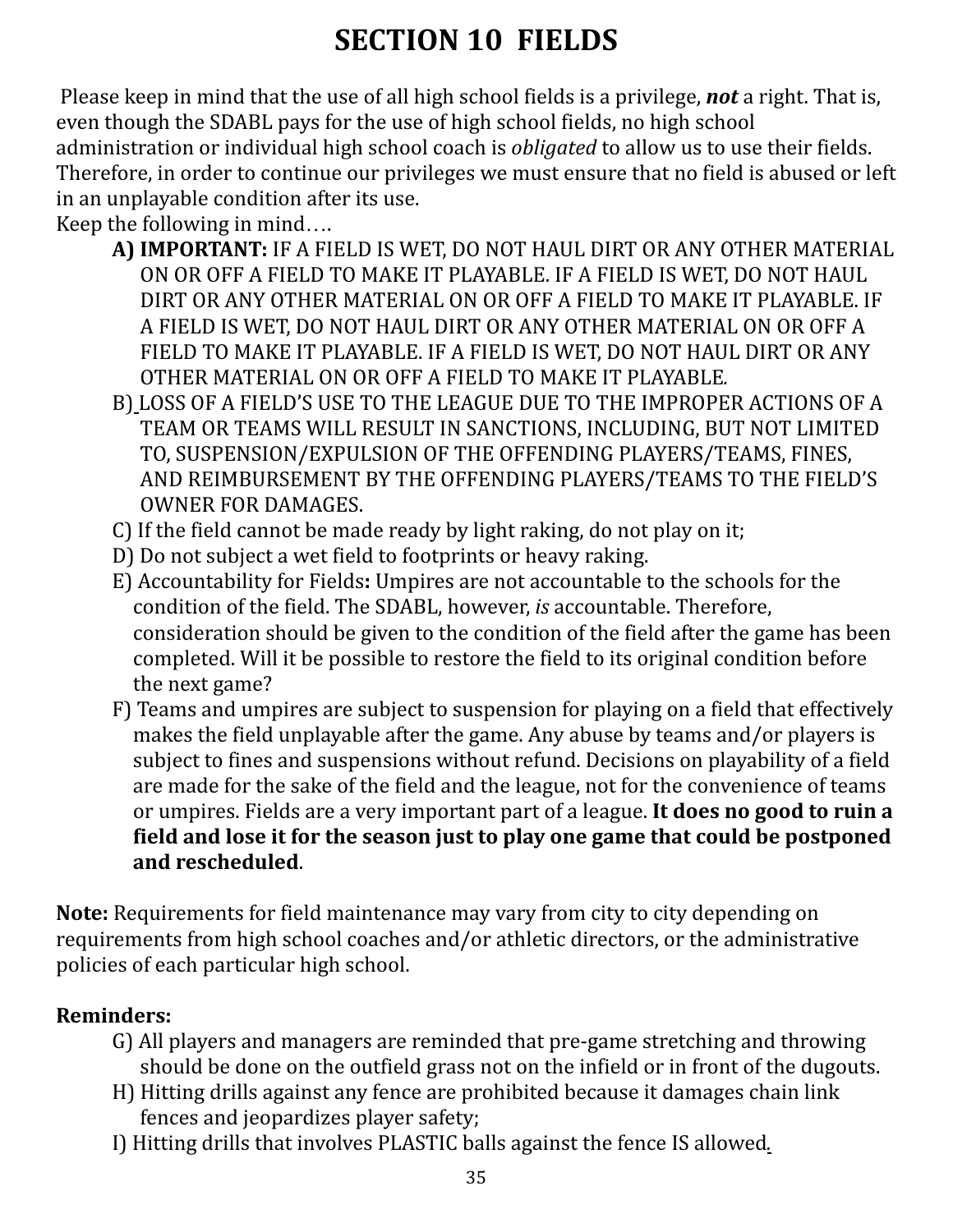#### **J) Batting and infield practice prior to the game is NOT allowed.**

- K) No climbing or jumping over fences to gain access to a field. If a field is locked and a team does not have the key, stay off the field;
- *L) Cutting locks or removing gates to get on a field or obtain field equipment is expressly prohibited*. Any such actions shall result in a fine and subject that player/team to league suspension;
- M) Stay off dugout roofs and back stops.
- **Special Note:** Both managers of each team are responsible for verifying the field's playing conditions. If one manager determines a field is not playable, but the opposing manager disagrees, the initial decision will be left to the umpires present. If the umpires deem the field playable, but one or both managers still do not agree, then the *Emergency Game Day line should be called (619.733.2606) for advice.* A league representative will be contacted to make the final decision.

All unplayable field conditions for any given day should be immediately reported to the league office by means of the Emergency Game day line. For those fields that may be unplayable in the future because of unsafe conditions of a perpetual nature, the league should be informed so corrective action may be taken.

**Special Reminder:** Players, managers and team are liable for the cost of damages to a field in addition to being subject to fines and suspension without refund.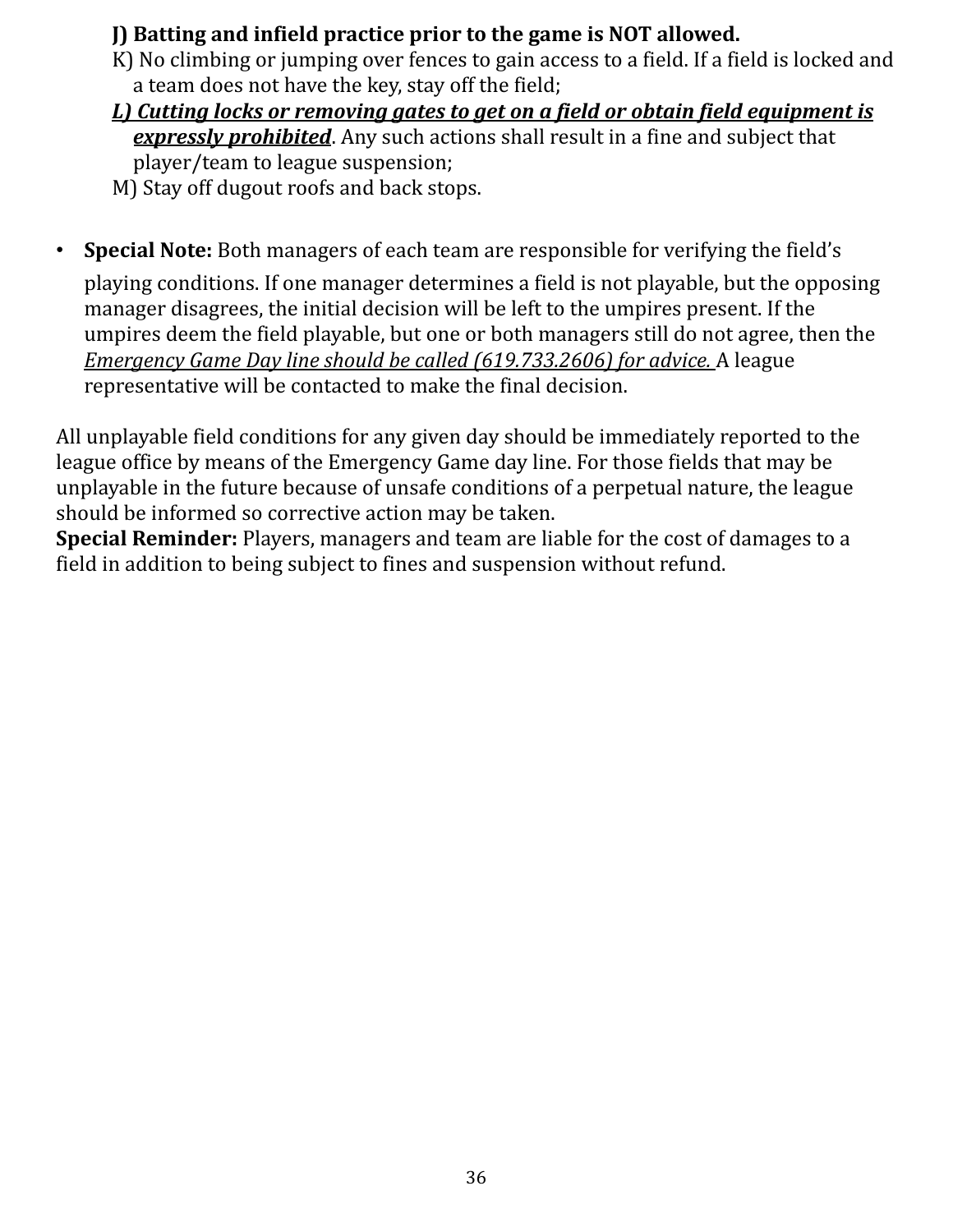# **SECTION 11 BATS**

- A) Composite, and ceramic bats *must* have some type of grip attached. It does not have to be the original grip, but it must be one that is, in the umpire's judgment, safe for use.
- B) Pine tar alone on any composite bats is not acceptable. WOOD BATS do not require any type of grip, and pine tar alone is acceptable;
- B) Bats that have a "3" differential in weight vs. length are currently eligible For example, a bat with a 32" length must weigh at least 29 ounces;
- C) Bats with a "pebbled" or "golf-ball" finish on the barrel are prohibited;
- D) The discovery of any unauthorized bats will result in the bat being removed from the game with no further penalties
- E) Bats approved for use in the SDABL must be either wood or composite

NOTE: Before a player invests in a "hi-tech" bat with such a finish they should check with his commissioner.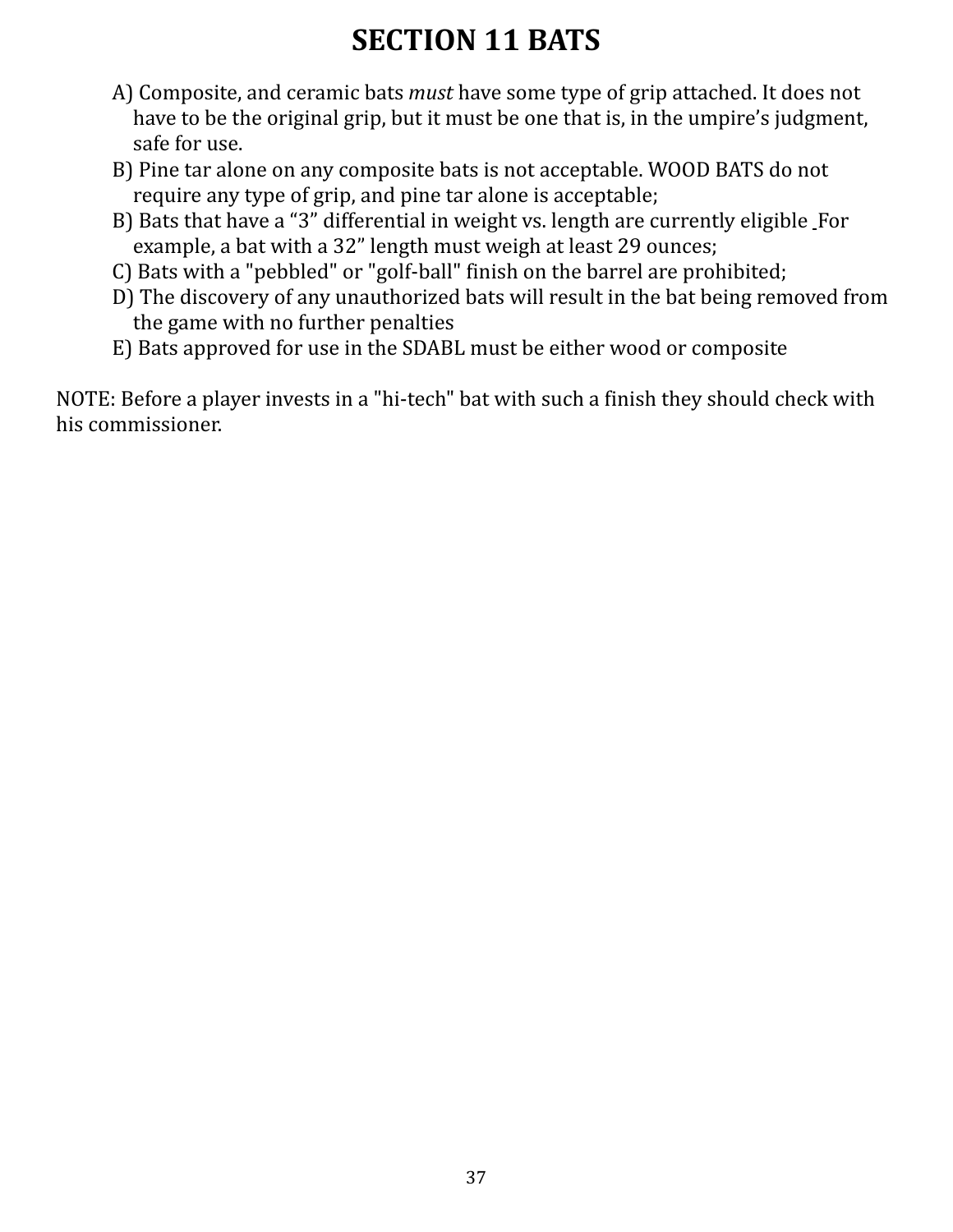## **SECTION 12 – UMPIRES**

## **12.1 Game Fees**

A) Game fees are established by the League prior to the start of each season.

- B) One team pays the Plate Umpire and the other team pays the Base Umpire the required game fee during the pregame plate meeting.
- C) Some teams prepay their umpire fees through the League. In this case, one (or both) of the umpires will be paid by the League.
- D) Should only one umpire be present at the pregame plate meeting and there is no indication that the second umpire will be working that game then each team will pay the single umpire 75% of the normal game fee.
- E) In the event a game that has started (at least one pitch thrown) is suspended due to inclement weather or other events out of the control of the League, the umpires will return 50% of their game fees to the teams if the game has not become a regulation game.
- F) Should a suspended game be rescheduled to continue for the point of suspension then both teams will only be required to pay both umpires 50% of the normal game fee at the start of the resumed game.
- G) Should a suspended game be rescheduled to be played in its entirety the teams will be required to pay the umpires full normal game fees at the start of the rescheduled game.

## . **12.2 Authority**

Umpires have been authorized by the League to rule on any actions on the field based on

A) Official Baseball Rules Section 9

B) Other rules and policies as outlined in the SDABL rulebook.

## **12.3 Decorum**

- A) Managers, Players, and Spectators are expected to maintain the proper decorum as outlined in Section 2.
- B) Umpires are expected to treat Managers, Players, and Spectators with the same respect that the umpire expect to receive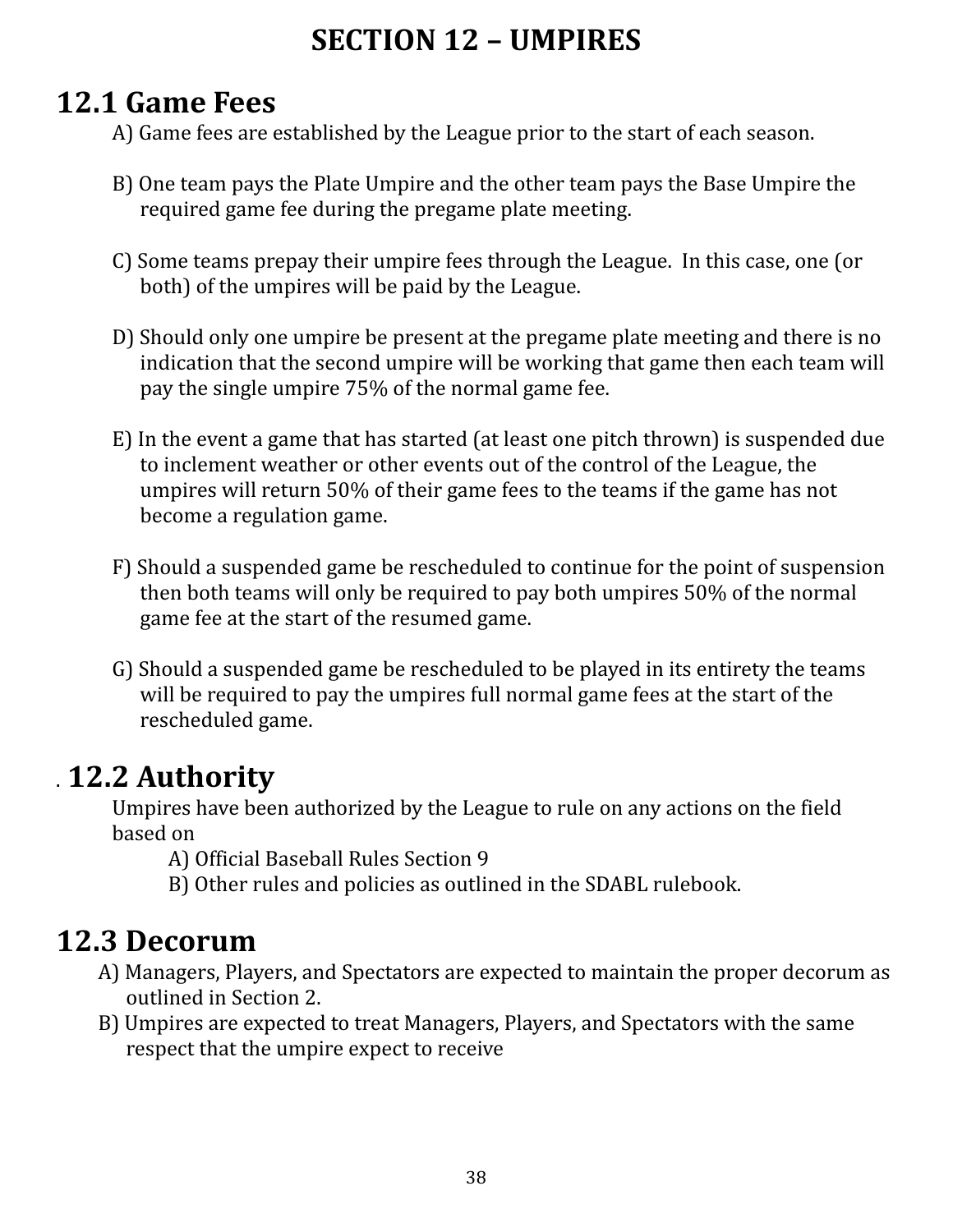# **SECTION 13 MANAGING TIPS**

#### **Organizing Your Team:**

The following tips are set forth in an attempt to assist you and help make the task of managing simpler and easier.

#### **Working with Your League Commissioner:**

- *Know who your League Commissioner is and how to contact him*;
- Keep in touch with your Commissioner on a regular basis. If you don't receive your newsletter, call your Commissioner to let him know;
- Immediately notify your Commissioner if you change your address and/or phone number;
- Immediately notify your Commissioner if you have filed a protest during your game;
- If *you* are unable to attend a game, inform your Commissioner and tell him who will be officially representing your team. (Be sure to leave all necessary equipment and paperwork with your replacement);
- If *your team* will be unable to attend a game, you must inform your Commissioner in plenty of time. .

#### **Managing Your Team:**

Using the following guidelines, we think you'll find managing a much easier task, which will give you more time to address the game itself….

- · Keep in touch with your players. Use your coach and another player on the team to help with making phone calls during the week (similar to a calling tree in Little League). This helps alleviate some of the time commitment involved;
- Use a 3-ring binder to keep all player newsletters, line-up cards, schedules, rules, and player addresses/phone numbers. Also keep a master list of everyone's uniform number and positions (depth chart) for use in altering field assignments on the defensive line-up. Use the binder to keep everything centrally located for easy recall/use;
- After each game and after your players have cleaned up the field and policed for trash, let them know the time of next week's game and the field location. This will minimize phone calls and alert you to absences that might occur;
- Try to keep all players "in the game" at all times. When players are not in the batting order and/or the defensive alignment, their edge tends to wear off. Don't let players sit down too long before getting them back into the game, either offensively or defensively;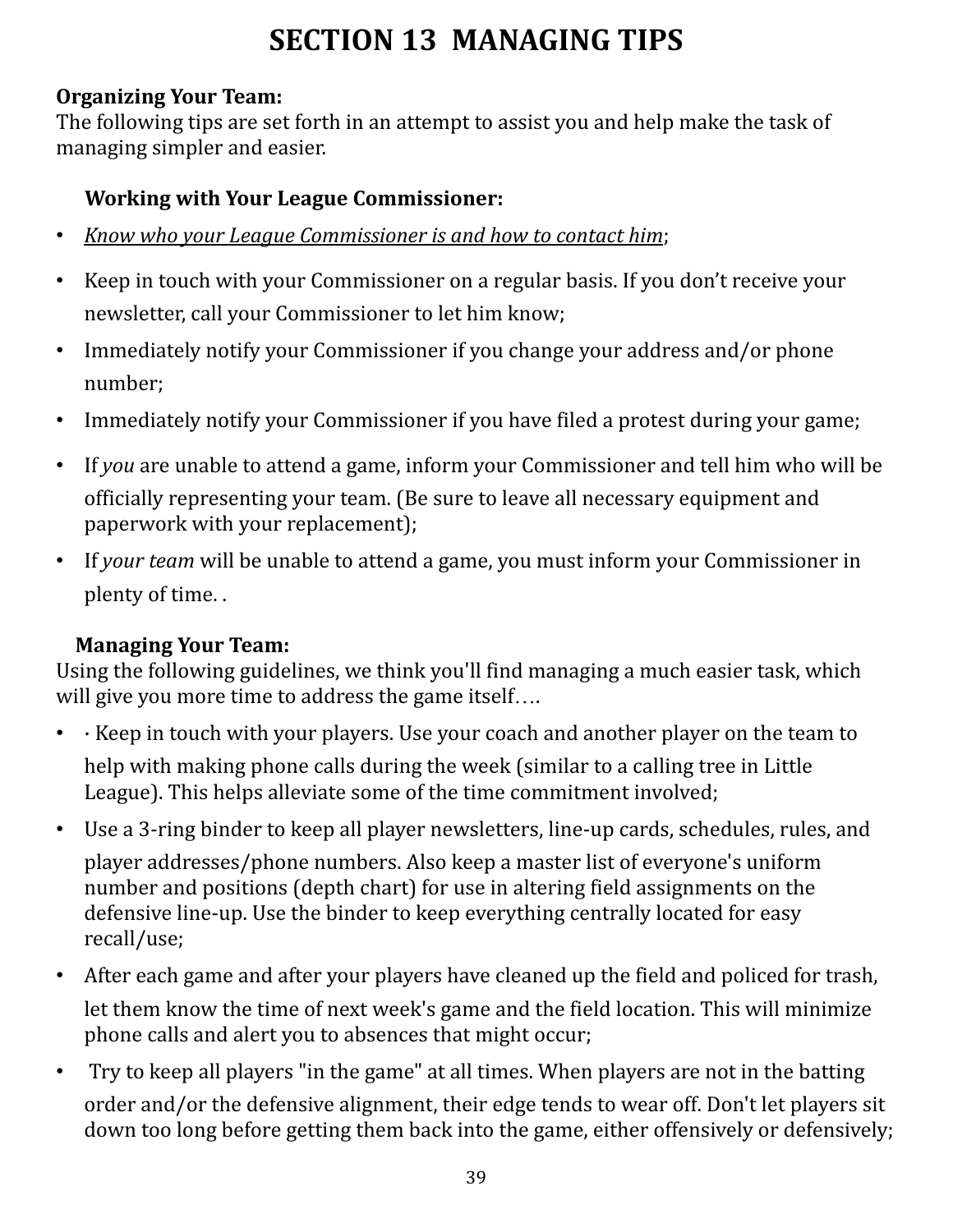- Collect all team fees up front, with or without a sponsor. Try to avoid "installment plans" or "pay-as you-go" methods. This is risky and causes you administrative hassles that you don't need. We strongly suggest that even if you have a sponsor, that you charge your players a team fee. Experience has shown that when a player is relieved of a financial commitment, their participation and commitment to the team becomes suspect;
- Get all players to help with cleaning up. If you consistently let certain players leave without lending a hand, you'll soon have all players "slipping away" and you'll be left with all the field maintenance clean up. If everyone pitches in, the job will be easier and faster.

#### **Practicing:**

The SDABL suggests you hold your practices at junior high schools or other facilities if permission can be arranged. (**NOTE:** Contact your League Commissioner for information about getting permission to use any high school field for practice. **DO NOT USE ANY SCHOOL WITHOUT PERMISSION**). At any facility though, rules governing soft toss (hitting against the fence) and throwing on the grass in front of dugouts, are not waived. Further, we suggest taking only infield/outfield practice between games. Yes, we realize that batting practice is what most players want to do, however, that activity is the hardest on a field. It tears up the mound and the batter's box and creates an indirect soft toss action on the backstop (since use of a catcher during batting practice is rare). If you really must take batting practice, please don't do it on a varsity field.